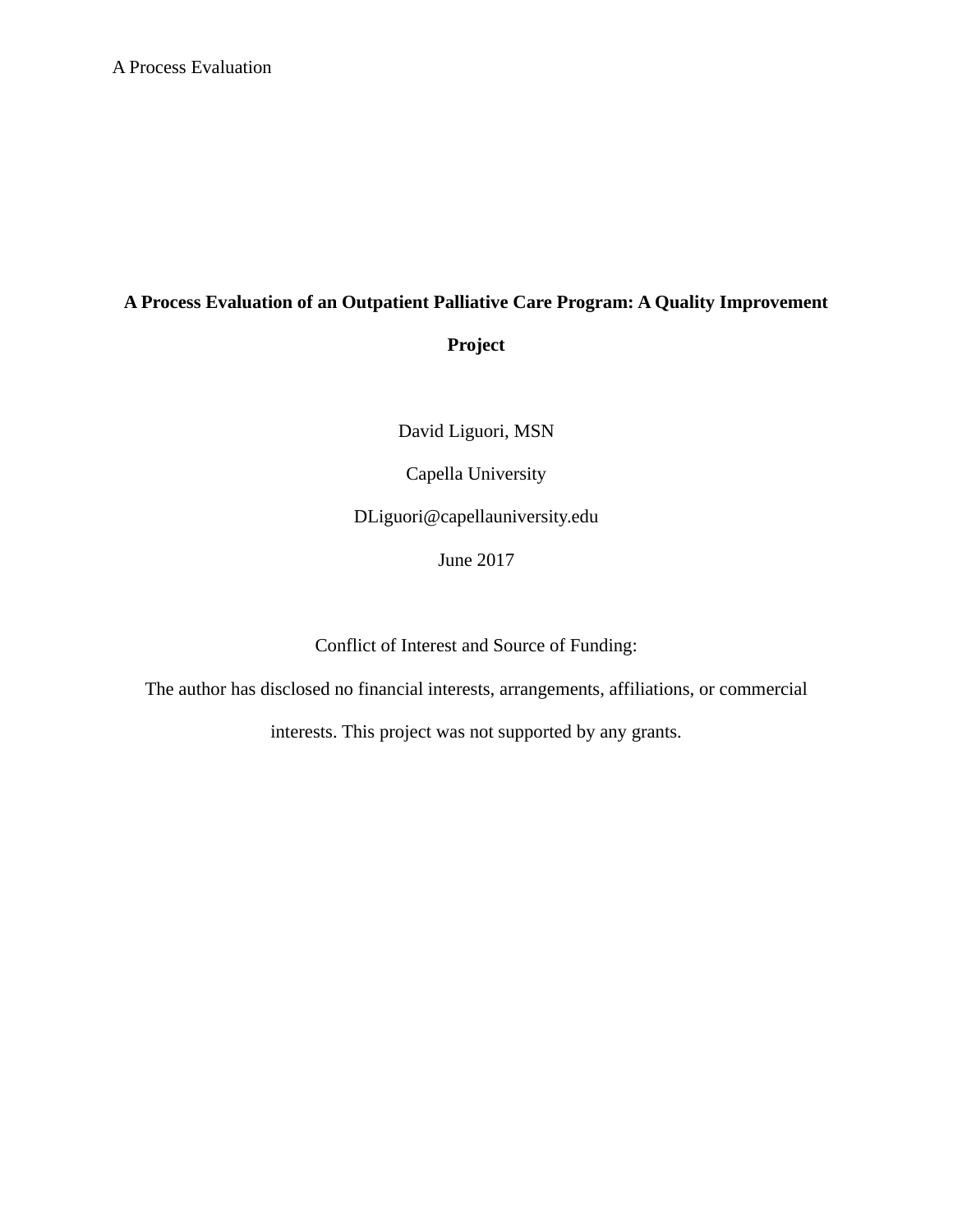2

## **ABSTRACT**

Palliative care has evolved from providing care for patients near end-of-life into a specialized discipline focused on addressing the physical, emotional, social, and spiritual needs of patients throughout the trajectory of an illness. For patients with metastatic cancer, timely referrals to palliative care are essential in order to have a meaningful impact on their quality of life. Recommendations for screening patients for palliative care have been offered by professional organizations; however, screening all patients with metastatic cancer poses many challenges. This quality improvement project conducted a process evaluation of an outpatient palliative care program and evaluated the feasibility of utilizing a screening tool in an effort to readily identify patients with metastatic cancer that have palliative care needs in an outpatient cancer center. Although nurses' compliance with the screening tool was less than expected, screening for palliative care needs in this setting resulted in more referrals to palliative care compared to physician referrals. Improvements in quality of life were found in patients who received a palliative care consultation and patients were very satisfied with the care provided by palliative care. The potential for financial improvements was observed as a result of this project.

Key words: *palliative care, metastatic cancer, screening, process evaluation*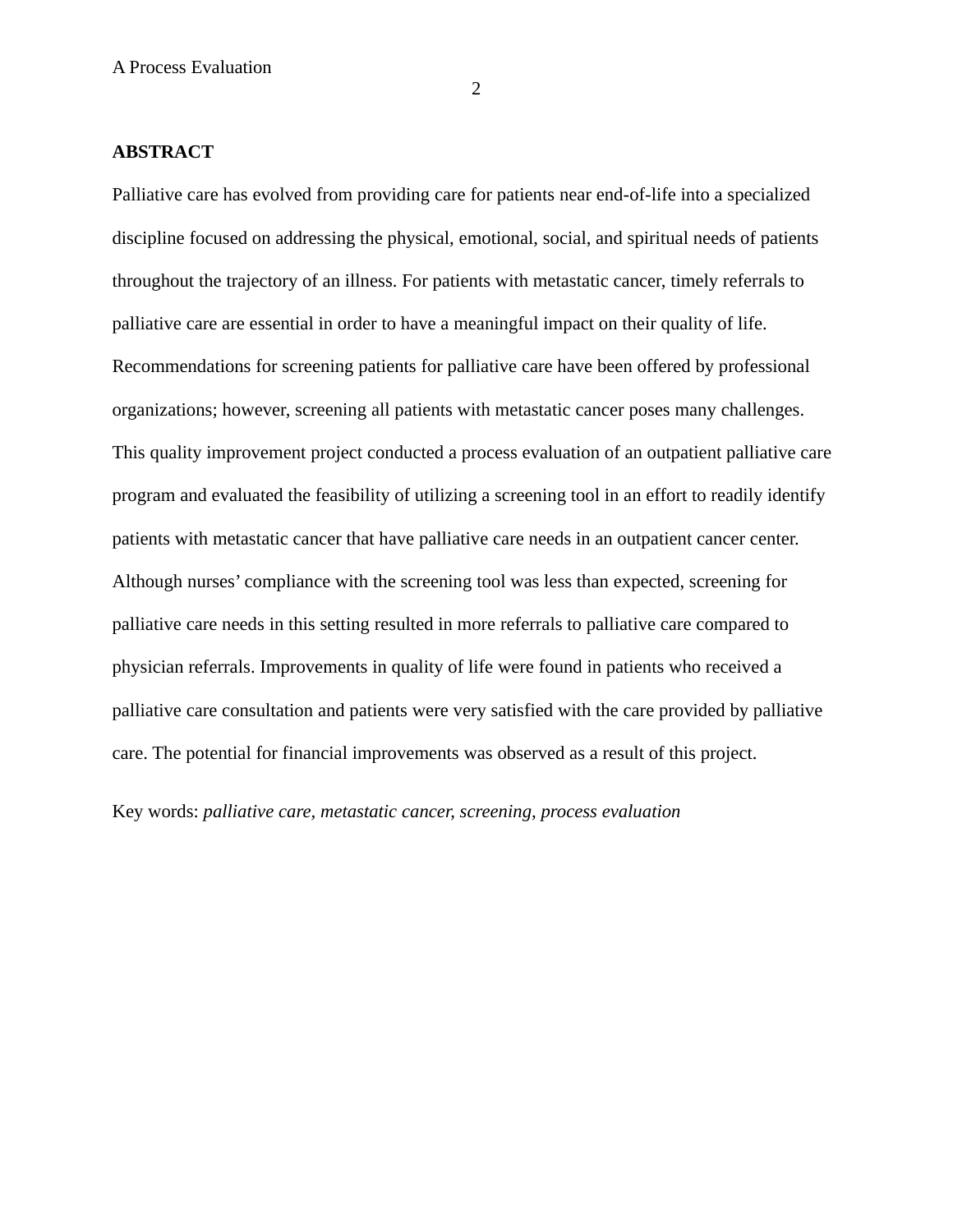3

### **INTRODUCTION**

Palliative care has evolved from providing care for patients near end-of-life into a medical sub-specialty focused on addressing the physical, emotional, social, and spiritual needs of patients throughout the trajectory of an illness. Major professional organizations, including the Institute of Medicine (IOM) and the World Health Organization (WHO), have recognized the benefits of palliative care and have called for improved palliative care services across various healthcare settings. As a result, outpatient palliative care programs have been established with the goal of offering patients and their families improved quality of life by providing timely interventions to manage distressing symptoms, assisting with making medical decisions, and developing a plan of care that reflects patients goal, values, and preferences. Late referrals to palliative care have been, and continue to be, an issue faced by palliative care programs. Research has demonstrated that in order to have a meaningful effect on cancer patients' quality of life, palliative care must be provided early in the disease trajectory and concurrently with standard oncologic care.<sup>1, 2</sup> In a recent clinical guideline update, the American Society of Clinical Oncology recommends palliative care for both hospitalized patients and outpatients with advanced cancer.<sup>3</sup> Ideally, palliative care should be delivered along active treatment. This update is based on the most recent research investigating the efficacy of palliative care in patients with advanced cancer.<sup>4, 5</sup>

The focus of this quality improvement project is twofold; (a) to conduct a process evaluation of the program, (b) to investigate whether a new method of screening patients for palliative care needs in an outpatient infusion center results in a greater number of referrals to palliative care compared to the current referral process. The current referral process requires a physician referral. This project will examine the feasibility of using a screening tool to identify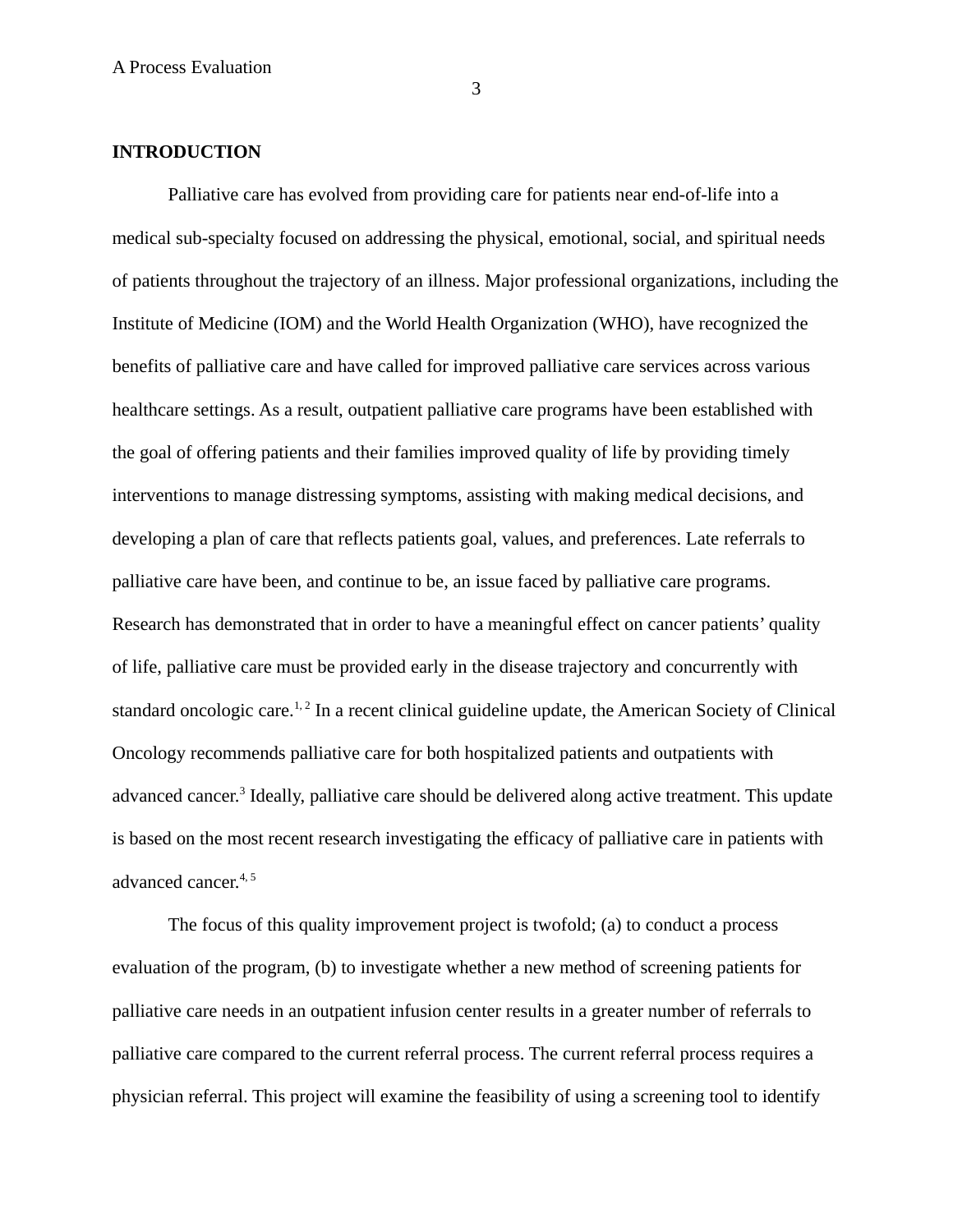palliative care needs for newly diagnosed patients with stage III-IV cancer and for patients with recurrent cancer. Improving efficiency in the screening process will ensure cancer patients receive timely access to outpatient palliative care services.

#### **BACKGROUND**

Modern medicine has produced new and innovative therapies in the treatment of cancer. As a result, patients are living longer and some patients have been cured of their disease. However, this is not the case for a large number of patients, especially those with late stage cancers. For example, advanced lung cancer has a very poor prognosis with approximately 15% of patients alive 5 years after the initial diagnosis.<sup>6</sup> Survival rates for patient with advanced pancreatic cancer are even lower with a 5-year survival rate of 3% for stage III and 1% for stage IV.<sup>7</sup> Nevertheless, patients are often presented with new therapies or modalities that can slow the progression of cancer and lengthen lives even if survival is unaffected and quality of life is negatively impacted. As discussions of treatment options become the focus of patients' visits with their oncologists, conversations about quality of life and goals of care become overshadowed by the possibility of more treatment, even if treatment is not in the best interest of the patient. As patients proceed with treatment including chemotherapy and radiation therapy, side effects such as nausea, vomiting, pain, fatigue, depression, and anxiety are experienced. Poorly controlled symptoms can further exacerbate the psychological symptoms of anxiety and depression which can lead to unnecessary suffering and a decrease in quality of life.<sup>8</sup> Moreover, depression has also been found to increase cancer patients' mortality risk.<sup>9</sup>

## **Benefits of Palliative Care to Patients**

 Palliative care has evolved into a medical specialty which aims to improve the quality of life of patients with chronic and life-limiting illness. There is a growing body of evidence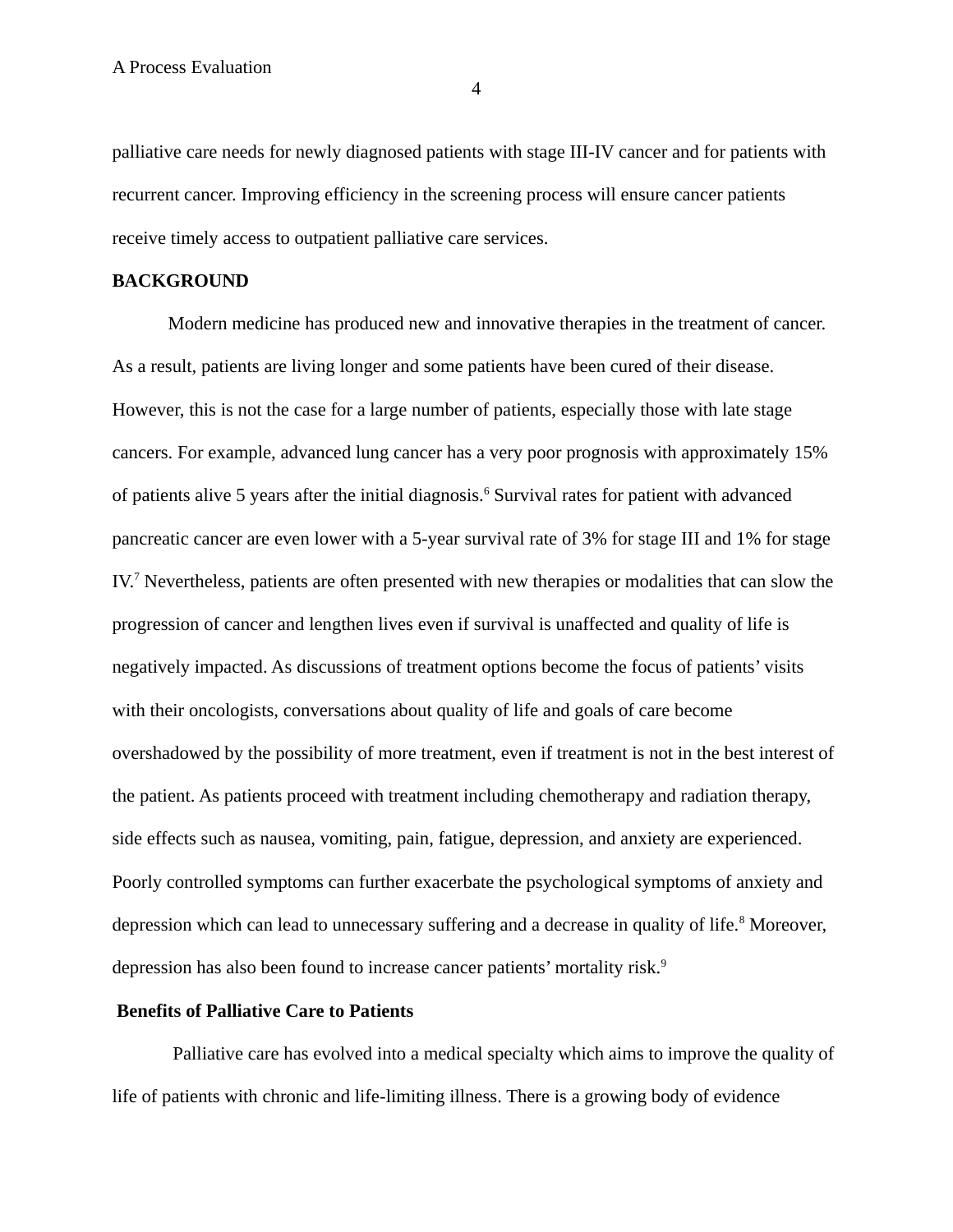supporting the introduction of palliative care early in the course of a cancer diagnosis.<sup>10, 11</sup> In a landmark study, Temel et al<sup>1</sup> compared standard oncology care that incorporated early palliative care with standard oncology care alone and found significant improvements in patients' mood, quality of life and overall survival in the group that received palliative care. In addition to the improvements in symptoms, the authors also found that the patients who received palliative care documented their preferences for resuscitation which resulted in less aggressive care as patients entered their final phase of life. Yoong et al<sup>2</sup> found similar results in lung cancer patients when palliative care was integrated early with standard oncology care. Discussions of coping were a major component of the palliative care visits as well as building relationships and rapport with both patients and their families. This paved the way to discuss more of the difficult aspects of cancer care including illness understanding, prognostic awareness and resuscitation preferences.

Several studies investigating outpatient palliative care in cancer patients have emerged since the Temel et al<sup>1</sup> landmark study.<sup>11, 12, 13</sup> Zimmerman et al<sup>5</sup> conducted a cluster randomized trial of metastatic cancer patients and compared standard oncology care with early palliative care and standard oncology alone in an outpatient palliative care clinic within a cancer center. Results indicated statistically significant improvements in quality of life and satisfaction with care. An important aspect of the Zimmerman et al<sup>5</sup> study was the inclusion of patients with multiple types of cancer. Unlike the studies by Temel et  $al<sup>1</sup>$  and Yoong et  $al<sup>2</sup>$  which only included patients with advanced lung cancer, Zimmerman et al<sup>5</sup> included patients with lung, gastrointestinal, genitourinary, and breast cancers. Similarly, Dyar et  $al<sup>11</sup>$  included patients with metastatic breast and prostate cancer in their randomized pilot study. Temel et  $al<sup>14</sup>$  also included patients with newly incurable non-colorectal cancer and lung cancer in a randomized clinical trial study investigating the effects of early integrated palliative care. Results indicated greater improvement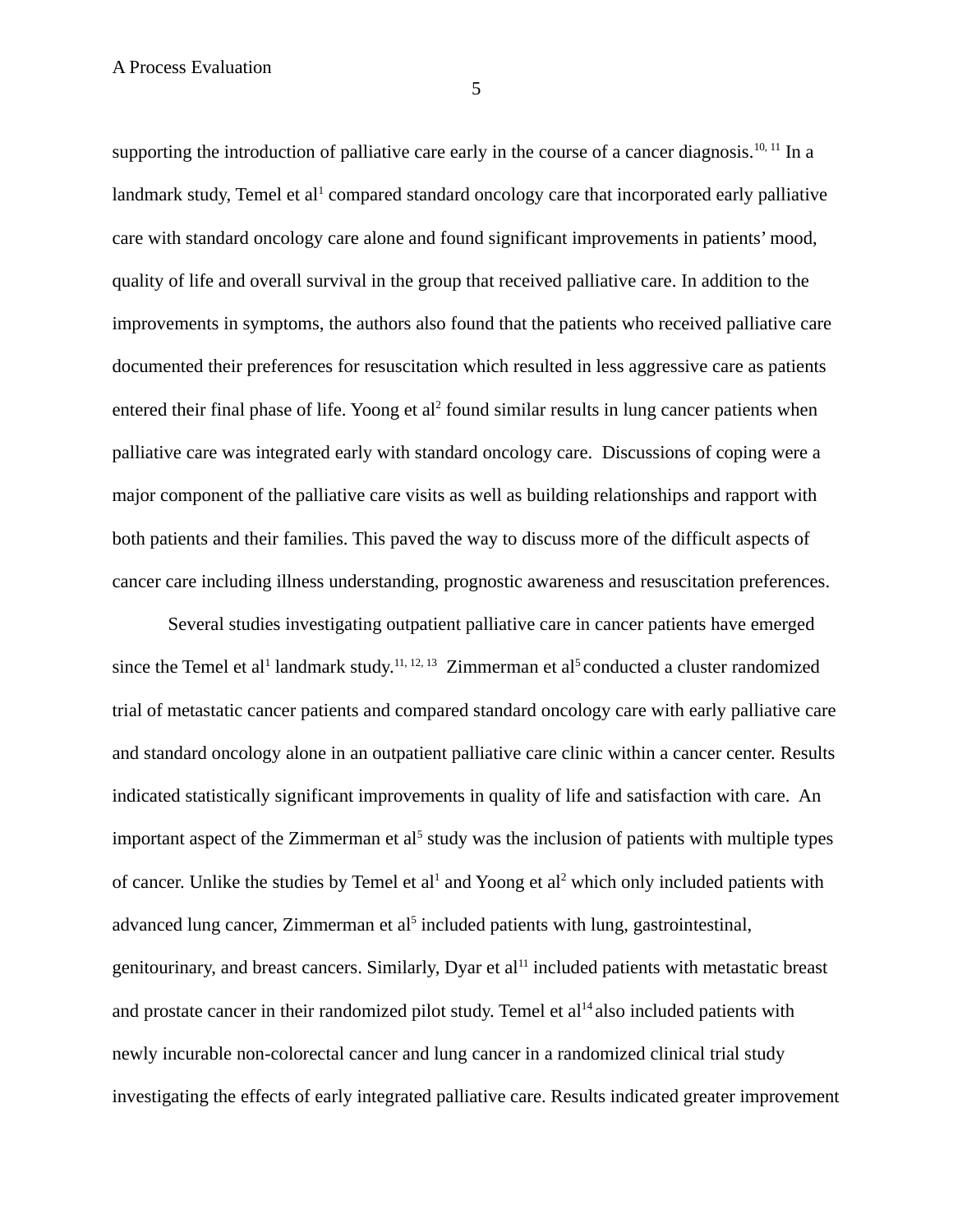in quality of life and depression in both the lung cancer patients and the gastrointestinal cancer patients when palliative care was delivered early and concurrently with standard oncology care compared to the patients who only received standard oncology care. The introduction of early palliative care with standard oncology care clearly demonstrates palliative care's effectiveness in improving the quality of life of patients and their families as well as improving outcomes and overall satisfaction with care.

#### **Benefits to the Health Care System**

High-quality and cost-effective care are the goals of today's ongoing healthcare reform discussions. Oncology treatments are costly, thereby making it a central issue in the debate. Healthcare organizations are continuously looking to reduce costs without negatively impacting quality; this has become a priority as the nation moves from the traditional fee-for-service model to the population health management payment model. Research has indicated that palliative care reduces healthcare costs and is a viable model of care in today's healthcare arena.<sup>15</sup> Early involvement of palliative care helps avoid unnecessary hospitalizations, as well as reducing readmissions.<sup>16</sup> The benefits of palliative care, for both patients and the national health care system, cannot be overemphasized and the growth of palliative care programs across different health care settings is evidence of the evolving discipline of palliative care.

## **Clinical Guidelines for Palliative Care**

In 2012, the American Society of Clinical Oncology (ASCO) published their provisional clinical opinion which proposed a standard of care incorporating palliative care with oncologic care in patients with advanced cancer.<sup>17</sup>The decision to create a provisional clinical opinion was based on the strongest evidence at the time. Since the creation of ASCO's provisional clinical opinion, several randomized controlled studies have been conducted that indicate the benefits of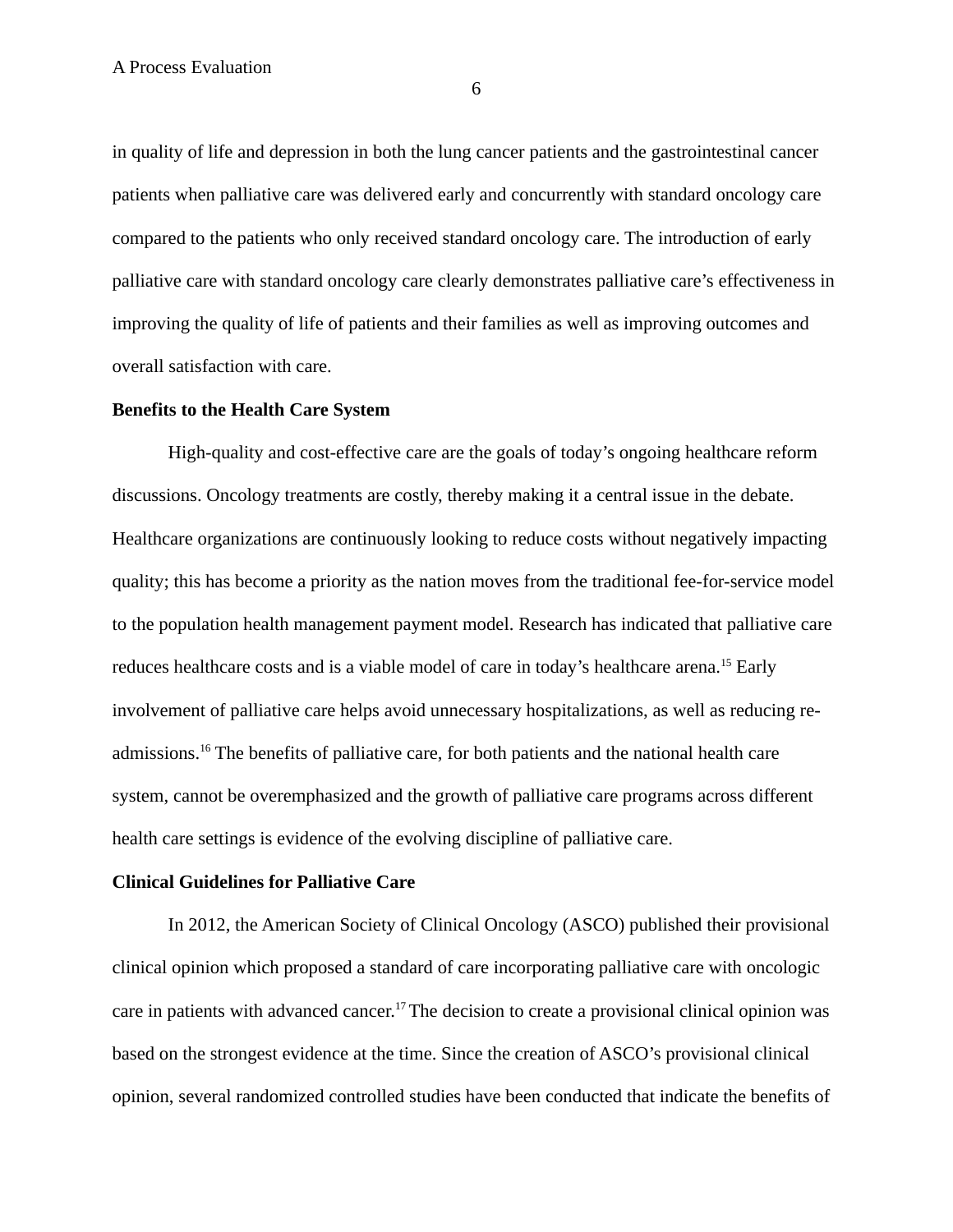early palliative care in patients with metastatic cancer.<sup>18, 10, 19</sup> As a result of these studies, ASCO developed clinical practice guidelines in 2016 for a combined approach of palliative care and oncologic care .<sup>3</sup>The guidelines call for timely referral to palliative care for both inpatients and outpatients with advanced cancer.<sup>3</sup> Newly diagnosed patients with advanced cancer should have palliative care involved within eight weeks of diagnosis.<sup>3</sup> Family members and friends needing a network of support can also be referred to palliative care. <sup>3</sup>

#### **Screening Patients for Palliative Care**

The National Comprehensive Cancer Center Network's (NCCN) palliative care guidelines recommend screening all patients for palliative care issues at the first visit with their oncologists and at subsequent, clinically relevant times. However, there are challenges in the process of screening patients for palliative care needs and screening all patients may not be efficient or effective.<sup>20</sup> Hui et al<sup>21</sup> conducted a systematic review of the literature and found a lack of consensus of which patients should be referred to outpatient palliative care. According to Glare et al<sup>20</sup> a better approach would be to base referrals on an assessment of need. In a pilot study utilizing a palliative care screening tool, the researchers found between 7% and 17% of patients attending an outpatient GI clinic resulted as having palliative care issues and 13% who might have benefited from having palliative care involved in their care.

## **METHODS**

### **Setting**

The setting for this process evaluation and pilot study took take place at the cancer center of a midsize healthcare system located in the northeastern region of the US. The ambulatory infusion center as well as the outpatient palliative care program is embedded in the cancer center.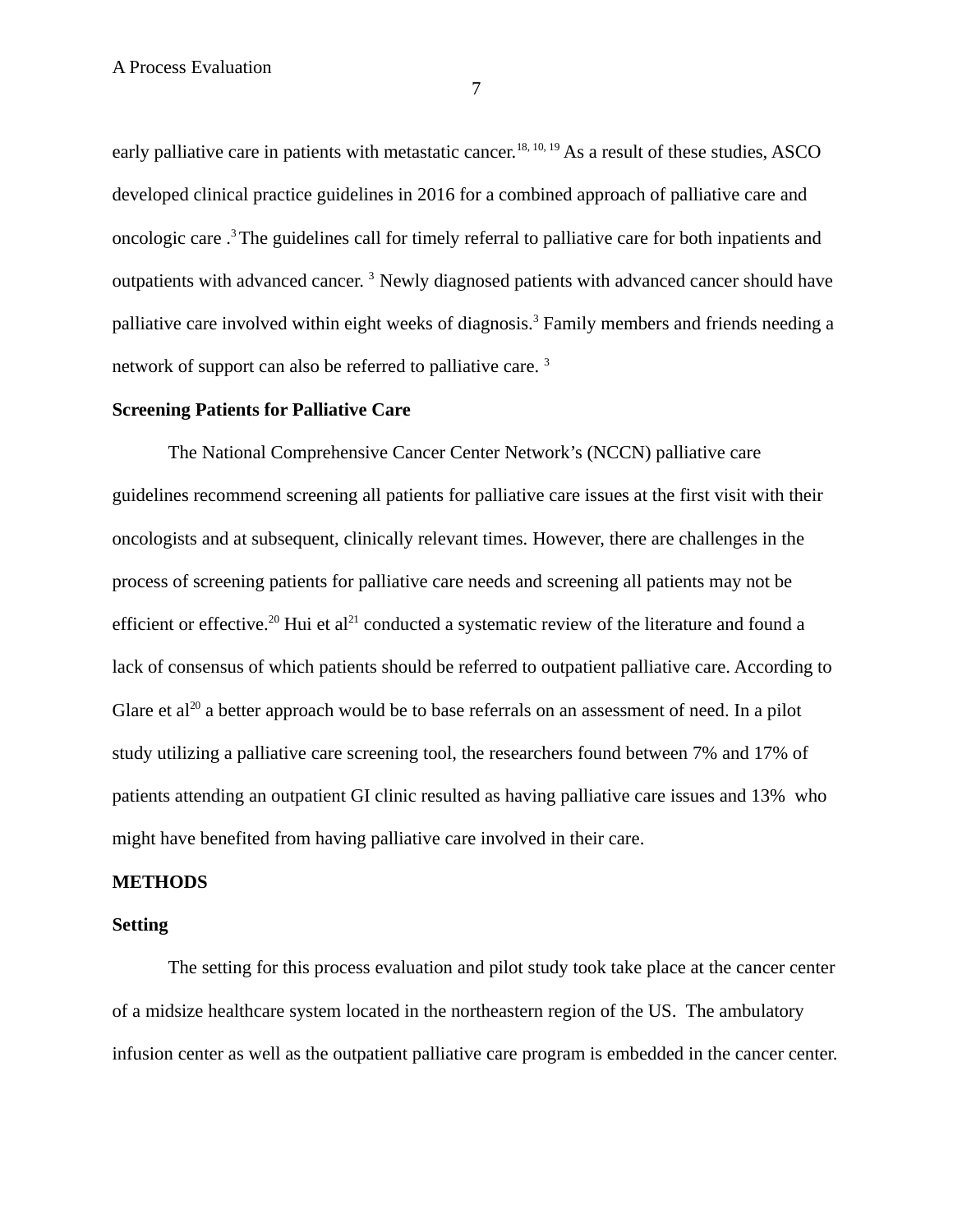#### 8

#### **Design**

The design for this quality improvement project included a program evaluation to determine the current process of referring patients to the outpatient palliative care program. An aspect of the project included a pilot study to evaluate the implementation of a palliative care screening tool by nursing staff, to identify the palliative care needs of patients with recurrent cancer and newly diagnosed stage III-IV cancer in the ambulatory infusion center.

#### **DATA COLLECTION AND ANALYSIS**

#### **Process Measures**

#### **Assessment of Inter-rater Reliability**

Prior to full implementation of the screening protocol, a pilot study was conducted over a two-week period to examine the reliability of the screening tool performed by the infusion nurses. Education was provided in the form of didactic instruction. Once the staff was fully educated, screening of actual patients began. The nurse screened the patient followed by the palliative care specialist. Each infusion nurse was assigned an alphabet letter for identification purposes. Each infusion nurse was evaluated twice with two different patients to ensure reliable usage of the screening tool. The infusion nurses scores and the palliative care specialists scores were recorded with a data collection tool and loaded into the SPSS -24 statistical program. Scores were compared and analyzed to verify the inter-rater reliability. The Cohen's Kappa statistic and percentage of agreement was used to analyze agreement between scores. For the purpose of this study, a Cohen's Kappa between 0.61 and 0.8 was deemed as acceptable. Once the screening process was deemed safe and effective, implementation of the nurse led screening process began.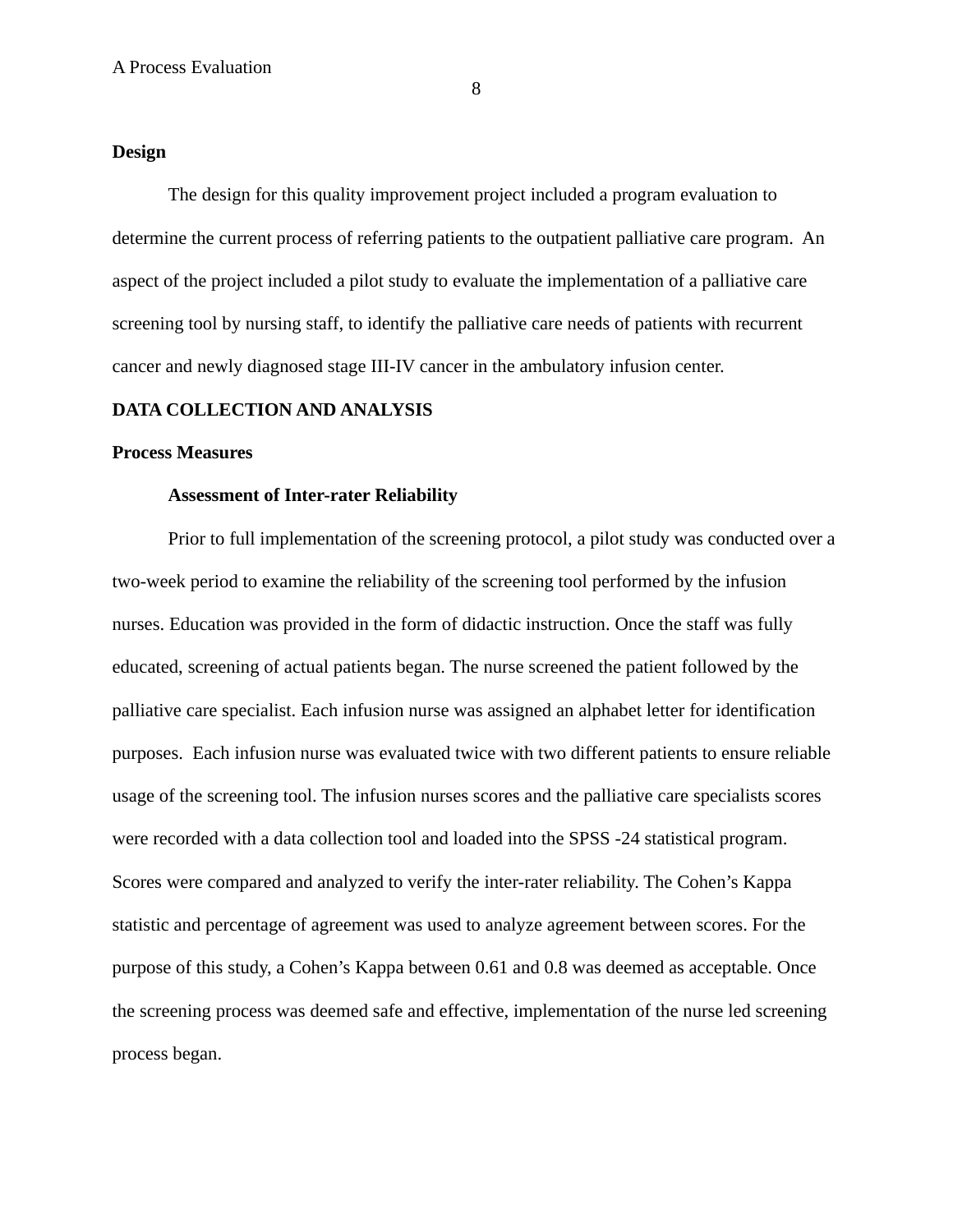#### **Implementation of Screening Tool**

The infusion nurses utilized the Five-Item Palliative Care Screening Tool to identify patients with palliative care needs (Appendix A). The Five-Item Palliative Care Screening Tool is based on the palliative care guidelines from the National Comprehensive Cancer Center Network (NCCN). The Screening tool is freely available for private use and no permission was required for use in this project. The screening tool has undergone psychometric testing and has good internal reliability (Cronbach alpha .8)<sup>20</sup>. The screening tool is a five-item check list that assesses certain characteristics of cancer, patient's functional ability, and the presence of comorbid diseases. Scores range from 0-13. Glare et al<sup>20</sup> found that a score of five had the best predictive values. Any patient scoring five or above was referred to the outpatient palliative care program.

The screening took place during the infusion nurses' initial assessment, before any chemotherapy was administered. To complete screening, the infusion nurses used all clinical and relevant information that was available. Patients were not notified they were screened for palliative care but were notified if they were considered appropriate for referral to palliative care. The oncology providers were aware of the pilot study but did not utilize the screening tool. The oncologists continued the standard practice of referring to palliative care. Once the screening was completed and patients had met the minimum score of five, the infusion nurses called the outpatient palliative care office and made a referral. The palliative care office called the patient and scheduled an appointment.

A component of the process evaluation included examining the infusion nurses' compliance utilizing the screening tool. This was accomplished by comparing the total number of patients eligible for screening with the total number of patients successfully screened. The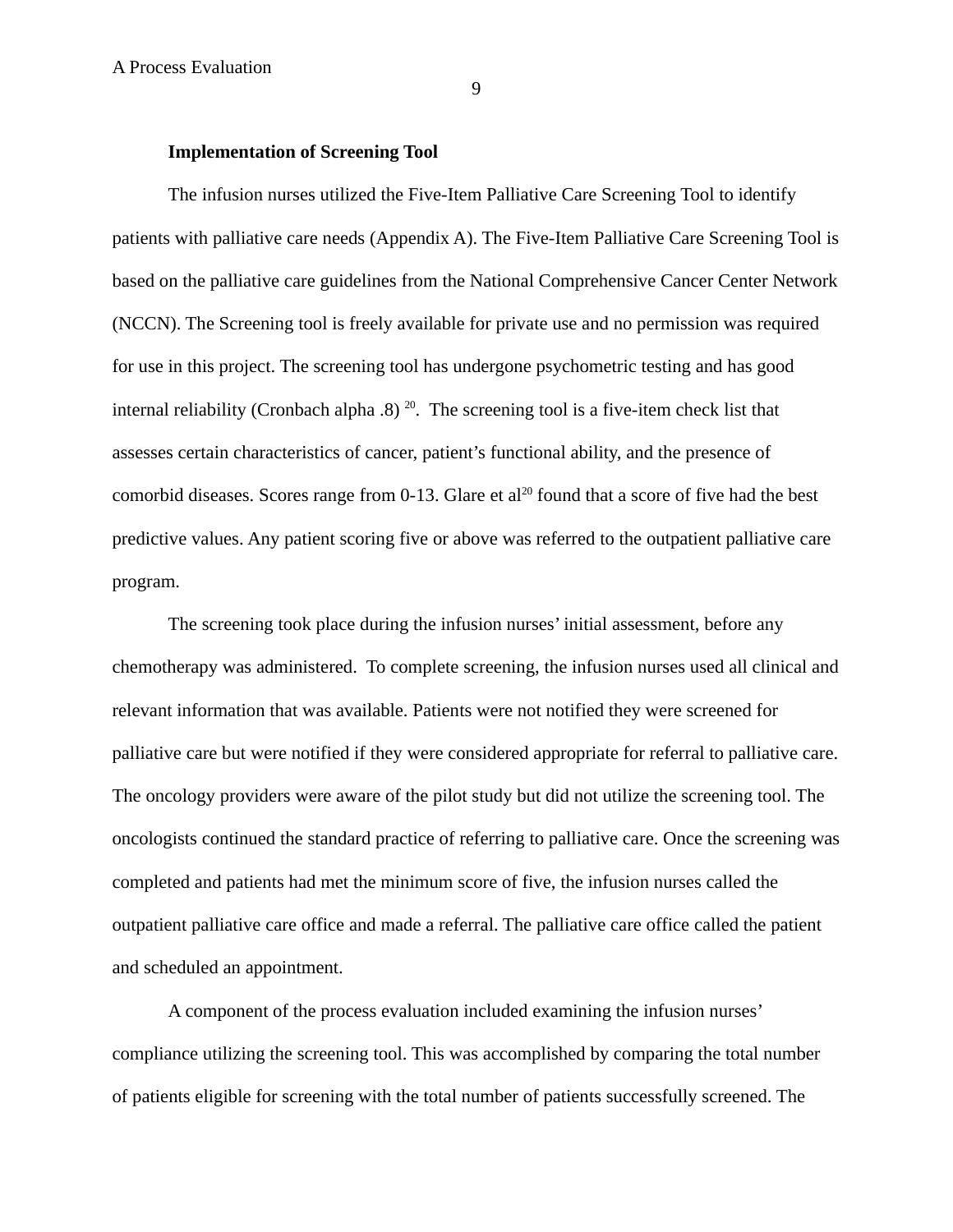total number of referrals that resulted from the infusion center was also evaluated by monthly auditing. This total number was then compared against the total number of referrals that resulted from the standard referral process by the oncology providers.

#### **OUTCOME MEASURES**

#### **Symptom Assessment**

All patients who were evaluated by the outpatient palliative care program completed the Edmonton System Assessment Scale (ESAS-r) at the initial visit and at a subsequent follow up visit (Appendix B). The ESAS-r if freely available for use, with appropriate acknowledgement of its sources <sup>22, 23</sup>. The ESAS-r is a valid and reliable assessment tool of nine common symptoms experienced by cancer patients; (a) pain, (b) fatigue, (c) nausea, (d) depression, (e) anxiety, (d) drowsiness, (e) appetite, (f) well-being, and (g) shortness of breath. The severity at the time of assessment of each symptom is rated from 0 to 10 on a numerical scale; with 0 meaning the symptom is absent and 10 is the worst possibility severity. The ESAS-r has undergone psychometric testing and has good internal reliability (Cronbach alpha  $0.68-0.80$ )<sup>22</sup>. Patients were assigned a numeric number and the pre-treatment and post-treatment scores were recorded on a data collection tool and compared using the Wilcoxon signed-rank test. To evaluate improvements in symptoms, the initial ESAS-r was compared to the follow-up ESAS-r.

## **Patient satisfaction**

Patients had an opportunity to rate level of satisfaction with the care provided by the outpatient palliative care program. Patients accessed the Patient Satisfaction Survey portal developed by Meridian Health (Appendix C) on a computer located in a separate area of the cancer center. The organization's patient satisfaction survey is freely available for public use and no permission was required for use in the project. The survey was anonymous and voluntary.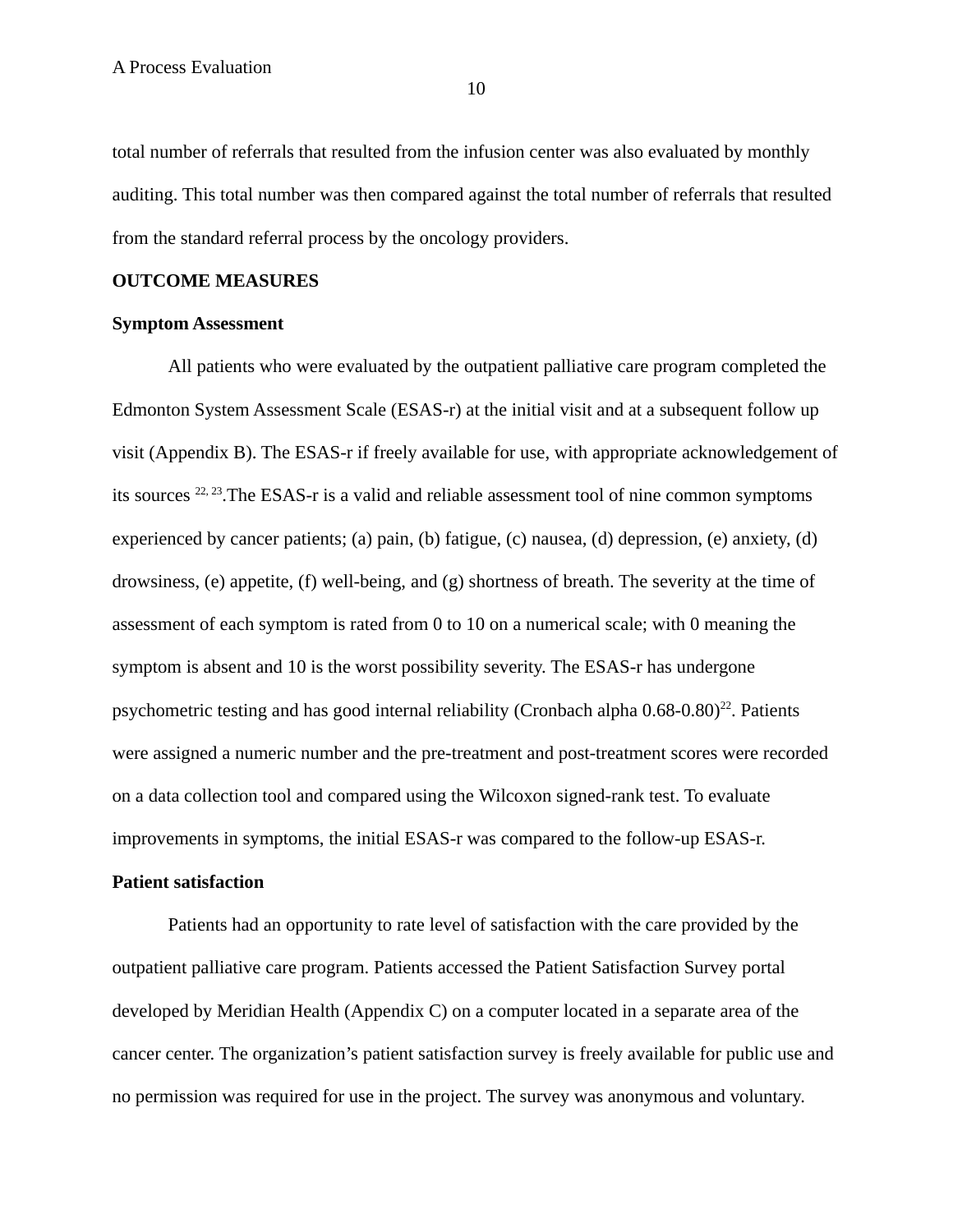#### **Reimbursement**

Reimbursement was evaluated by comparing historical billing data from January through March 2017 with the billing during the implementation of the study (April – May 2017). The practice manager provided both billing and reimbursement data. Reimbursements amounts were used to forecast future revenue should the screening process continue.

#### **RESULTS**

## **Clinical and Demographic Characteristics**

During the project time-period, 235 eligible patients met screening criteria and 48 patients (20%) were successfully screened. Of the 48 patients screened in the infusion center, 27 were referred to palliative care and received an initial consultation and follow-up visit during the months of April and May. During the same time-period, nine patients were referred by the oncologists. Three patients received an initial and follow-up visit with the palliative care specialist.

All patients had metastatic disease and were receiving chemotherapy. Seventy percent had lung cancer; the remainder had breast, colon, or GI malignancies. There was an even distribution of males and females (20 male and 28 female) and the median age was 70 years (age range 54-90). Nineteen of the new referrals (8%) were new to the cancer center.

## **Process Measures**

#### **Education, Inter-rater Reliability, and Compliance**

Of the 20 infusion center staff nurses, all completed the education training for the Five-Item Palliative Care Screening Tool. There was minimal disagreement between infusion nurses scores and the advanced practice nurse scores during the two-week pilot study resulting in a Cohen's Kappa of 0.74 indicating a relatively high level of agreement. Despite nursing's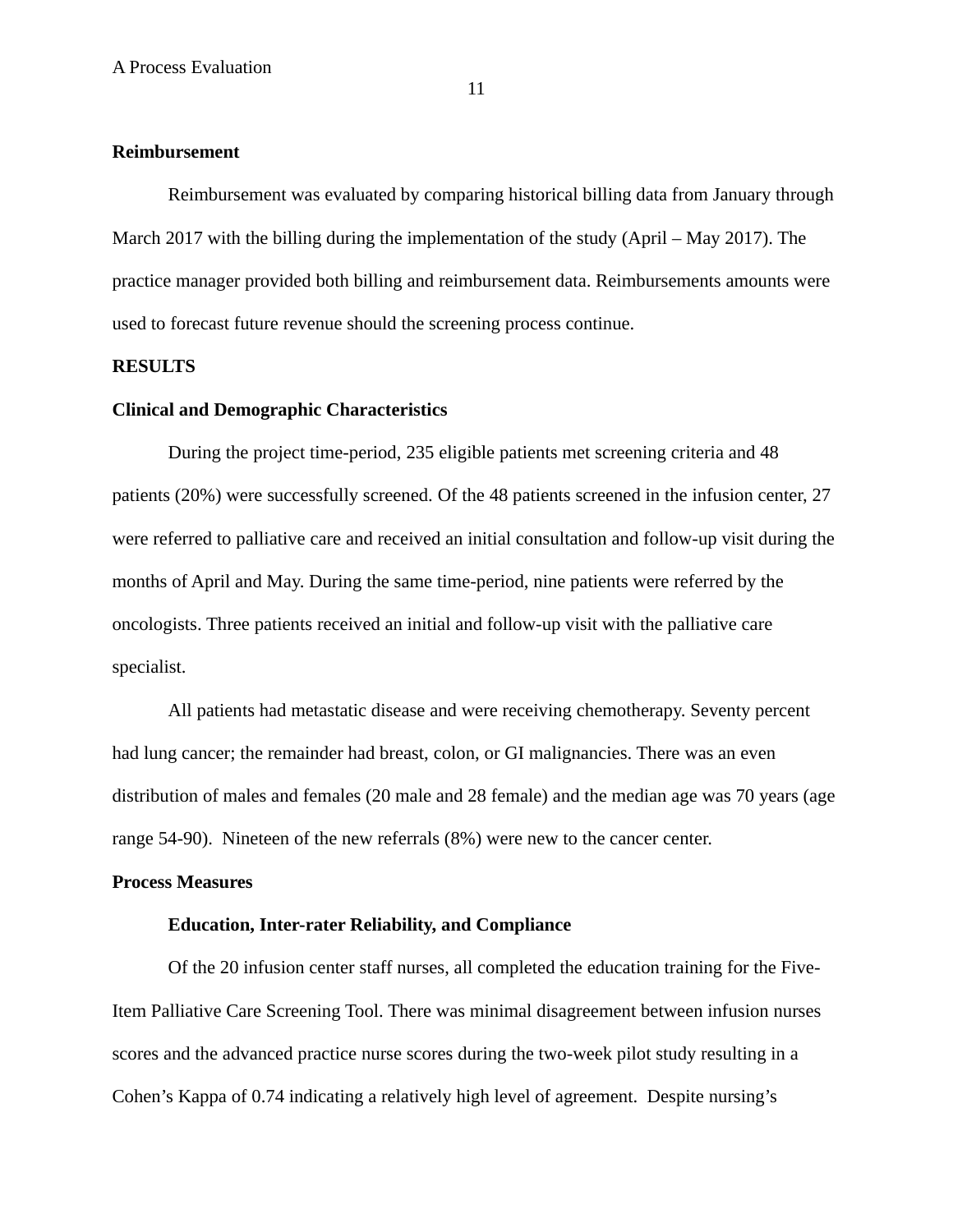support, screening compliance was marginal. Two-hundred patients were eligible for screening; however, only 20% were screened.

#### **Referrals and Reimbursement**

During the project period, there were a total of 27 patients seen by the Palliative Care advanced practice nurse as the result of referrals by the infusion center nursing staff and 3 as the result of referrals from the oncology providers. Compared to oncology provider referrals during the same period, 80% more patients were referred by the infusion nurses. The increase in the number of referrals led to significant increases in billing during April 2017 compared to billing from January through March 2017.

#### **Outcome Measures**

#### **Symptom Assessment**

Thirty patients received a palliative care initial consultation and follow-up visit during the project period. All patients completed a pre and post Edmonton Symptom Assessment. Wilcoxon signed-rank tests were performed to compare differences between patients' pre-intervention ESAS scores and their post-intervention ESAS scores. Statistically significant differences were observed in 6 of the 9 subscales. Results are summarized in Table 1.

#### **Patient Satisfaction**

Twenty patients completed the patient satisfaction survey on line immediately after the follow up visit. Results are summarized in Table 2. Patients were generally satisfied with the care provided by outpatient palliative care

#### **DISCUSSION**

Outpatient palliative care programs are emerging as an innovative model that seeks to improve the quality of life throughout the continuum of care for patients with serious illness.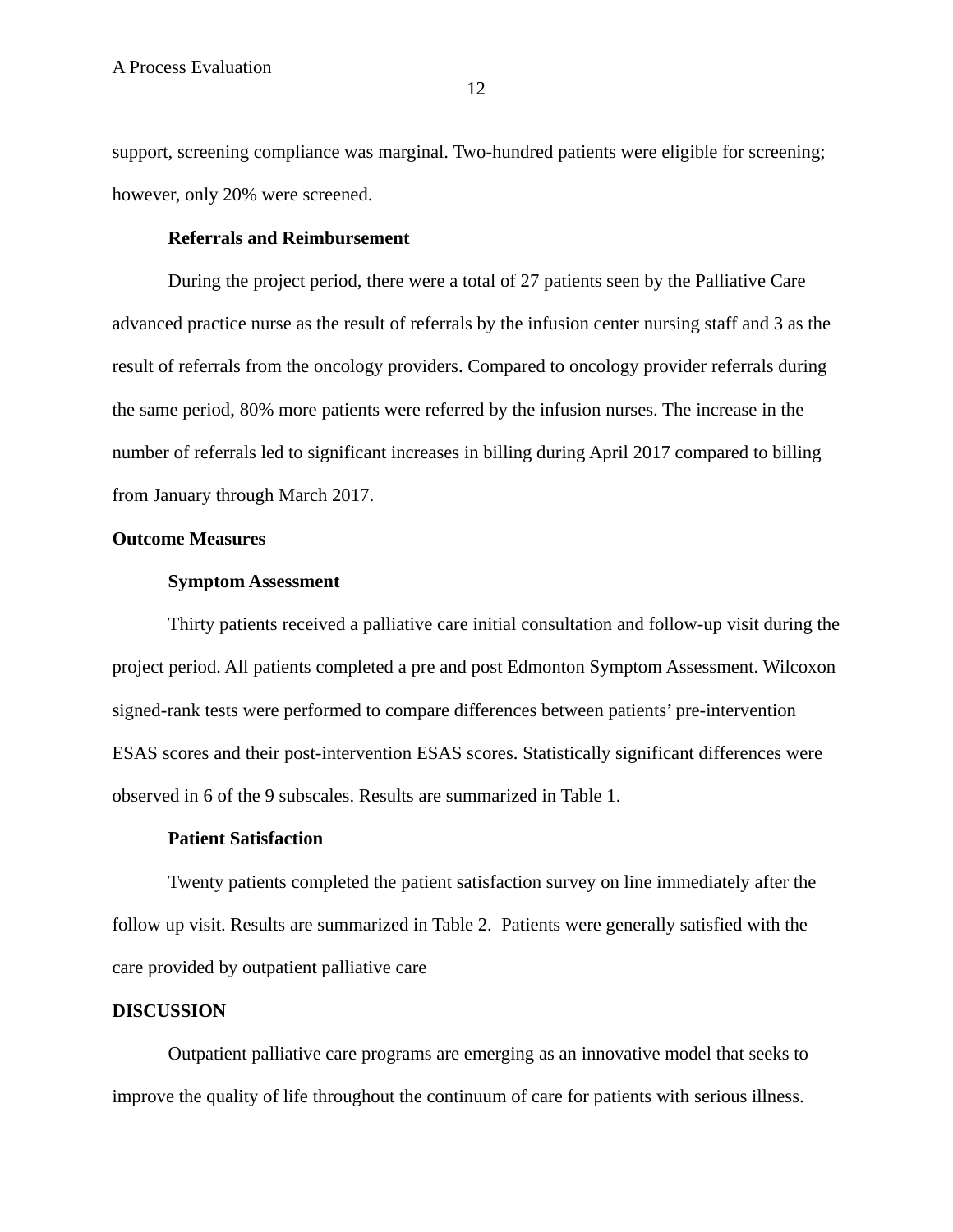However, the volume and timing of referring cancer patients remains a challenge. A lack of a standardized referral criterion has contributed to the gap in referrals. The aim of this quality improvement project was to conduct a process evaluation of an existing outpatient palliative care program and to examine the feasibility of utilizing a palliative care screening tool to identify palliative care needs of cancer patients in an ambulatory infusion center. The infusion nurses were educated on the use of the screening tool and their performance was evaluated to ensure reliability. Assessment of tool inter-rater reliability indicated a relatively high level of agreement. However, compliance utilizing the screening was less than expected. Of the 235 patients eligible for screening, only 48 patients were successfully screened. Nevertheless, screening for palliative care needs in this setting had the potential to significantly improve access, especially when compared to the current standard practice that requires a physician referral. Screening in the ambulatory infusion center resulted in 28% more referrals to palliative care in April and 70% in May compared to referrals from the oncologists. Improving screening compliance among the nursing staff would lead to a higher number of referrals. Incorporating the screening tool into routine nursing work flow would ameliorate this problem.

The improvement in ESAS subscales for pain, tiredness, appetite, depression, anxiety, and well-being demonstrate the utility of palliative care in mitigating common symptoms experienced by patients with metastatic cancer. Palliative care can aid in symptoms management and improve overall well-being. Findings in this study are consistent with other studies that have demonstrated improved patient outcomes in cancer patients with involvement of palliative care.<sup>1,</sup> <sup>2,5</sup> Patients were also very satisfied with the service that was provided by palliative care at the cancer center.

The potential for financial improvements was observed as a result of this study. There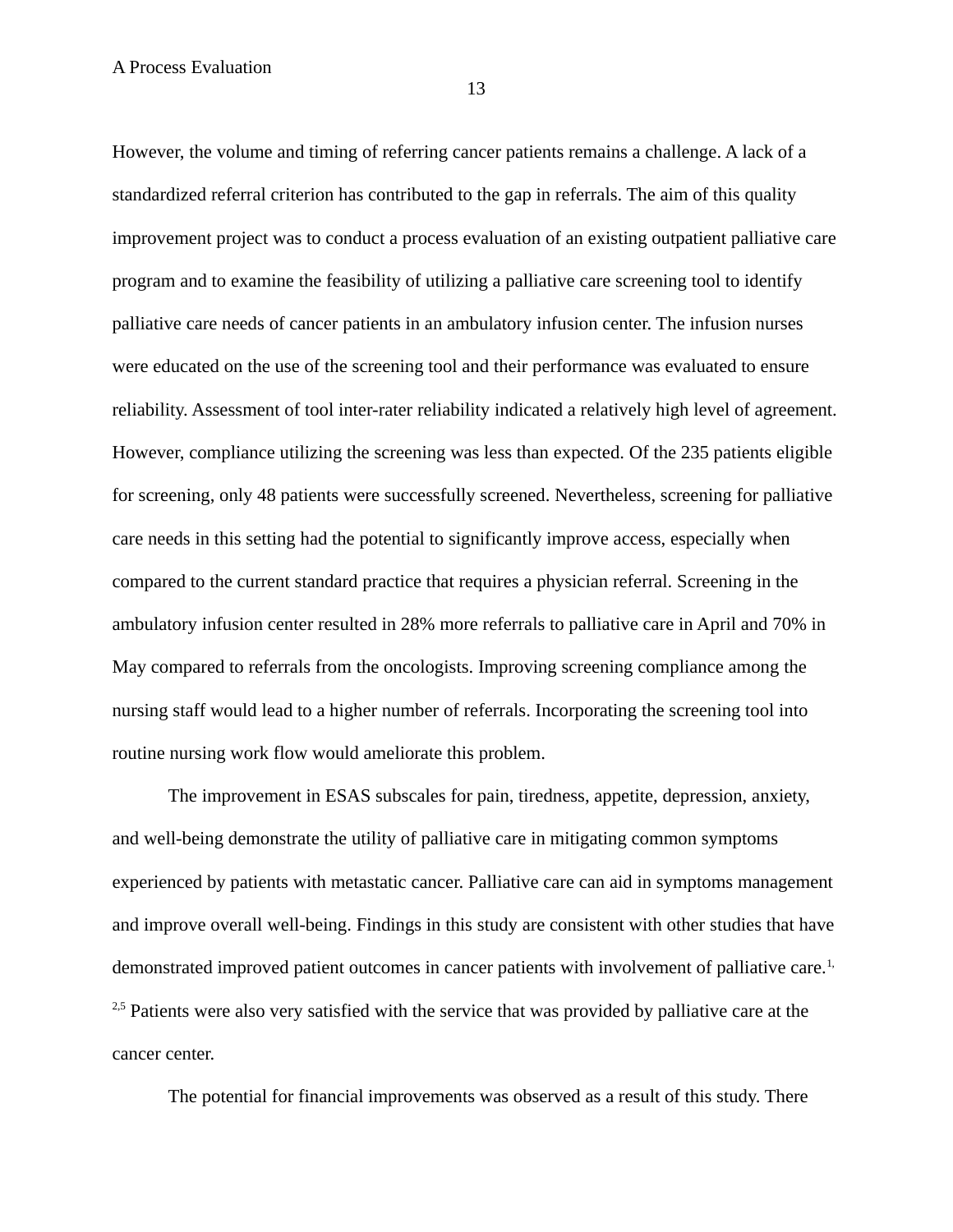were substantial increases in reimbursement in April 2017 compared to January, February, and March 2017. However, when May was compared with the historic billing there were no increases in reimbursement. The data suggest there is potential for increased billing and subsequent reimbursement with continued implementation of the screening tool. Compliance with the screening tool would need to be improved to appreciate any potential monetary increase.

#### **LIMITATIONS**

There are several noteworthy limitations of this project. First, the study was conducted at a single site making generalizability to other sites or settings difficult. Second, had the project been conducted over a longer time-period, compliance with the screening tool could have been addressed during another pilot cycle. Also, although there were statistically significant decreases in ESAS scores between the first and second palliative care visit, it is uncertain how long improvements would last without ongoing screening. Finally, patients that were not symptomatic or did not have palliative care needs at the time of the screening may have developed symptoms at a later point. Screening one time can consequently result in patients being missed and not referred to palliative care in a timely manner. Ongoing screening for palliative care would reduce the risk of missing patients that may develop symptoms as their disease progresses.

#### **CONCLUSION**

Patients with advanced cancer frequently experience a myriad of physical and emotional symptoms throughout the disease trajectory. Symptoms can vary and present at any point during treatment. Identifying the palliative care needs of cancer patients in a timely manner and improving access to outpatient palliative care is imperative. However, timely referral to palliative care remains a salient issue for outpatient palliative care programs. A gap was identified in this author's healthcare organization which became the impetus for this study. Using a simple tool to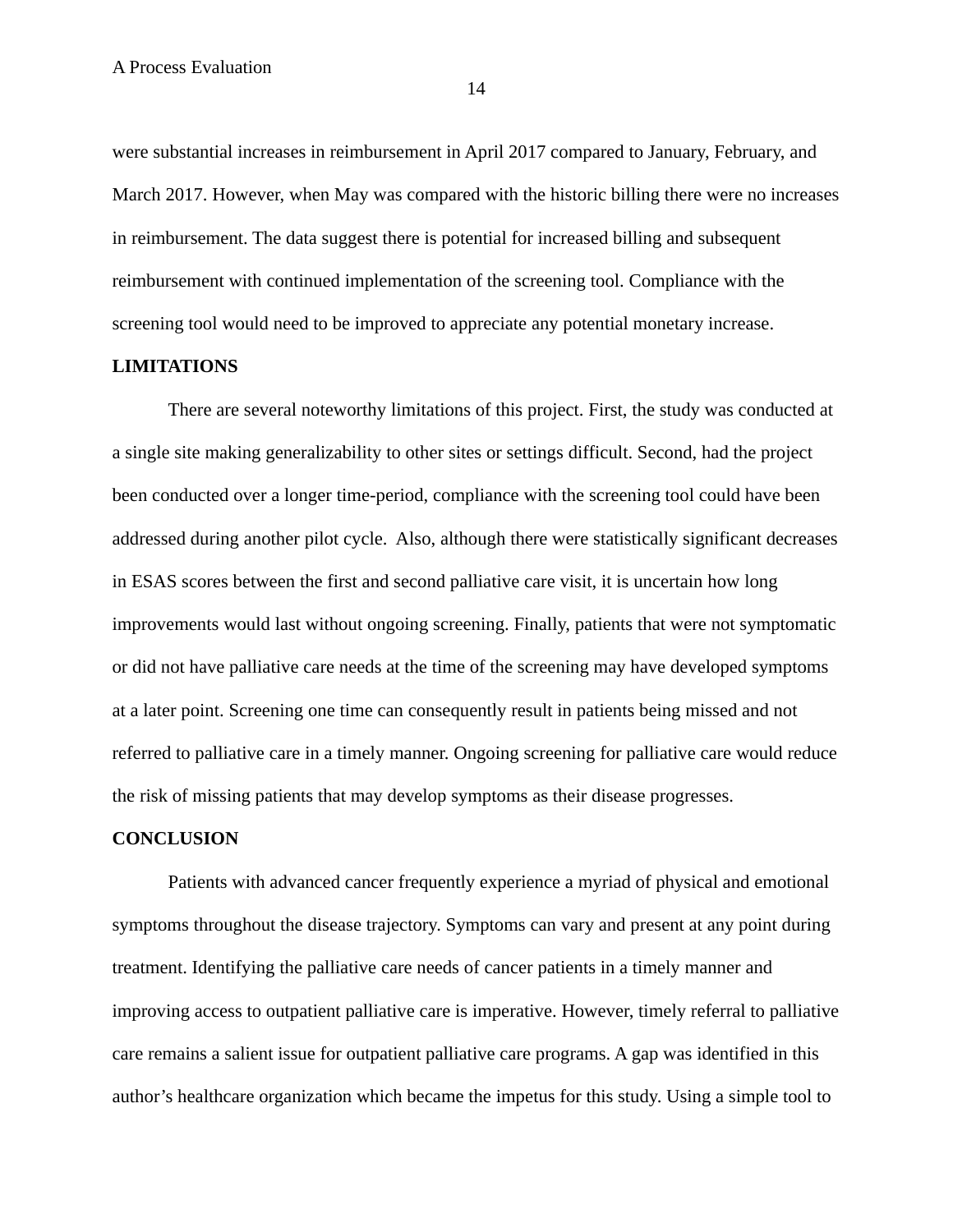identify the palliative care needs of patients with advanced cancer has the potential to increase both access and timely referral to outpatient palliative care. The nurse driven initiative of screening for palliative care needs was proven to be safe, efficient, and equitable in this ambulatory oncology practice. Moreover, making referrals to palliative care based on an assessment of need is within the scope of nursing practice. Further research is necessary to explore nurses' role in the utilization of palliative care screening tools, including methods to improve compliance with the screening and referral process.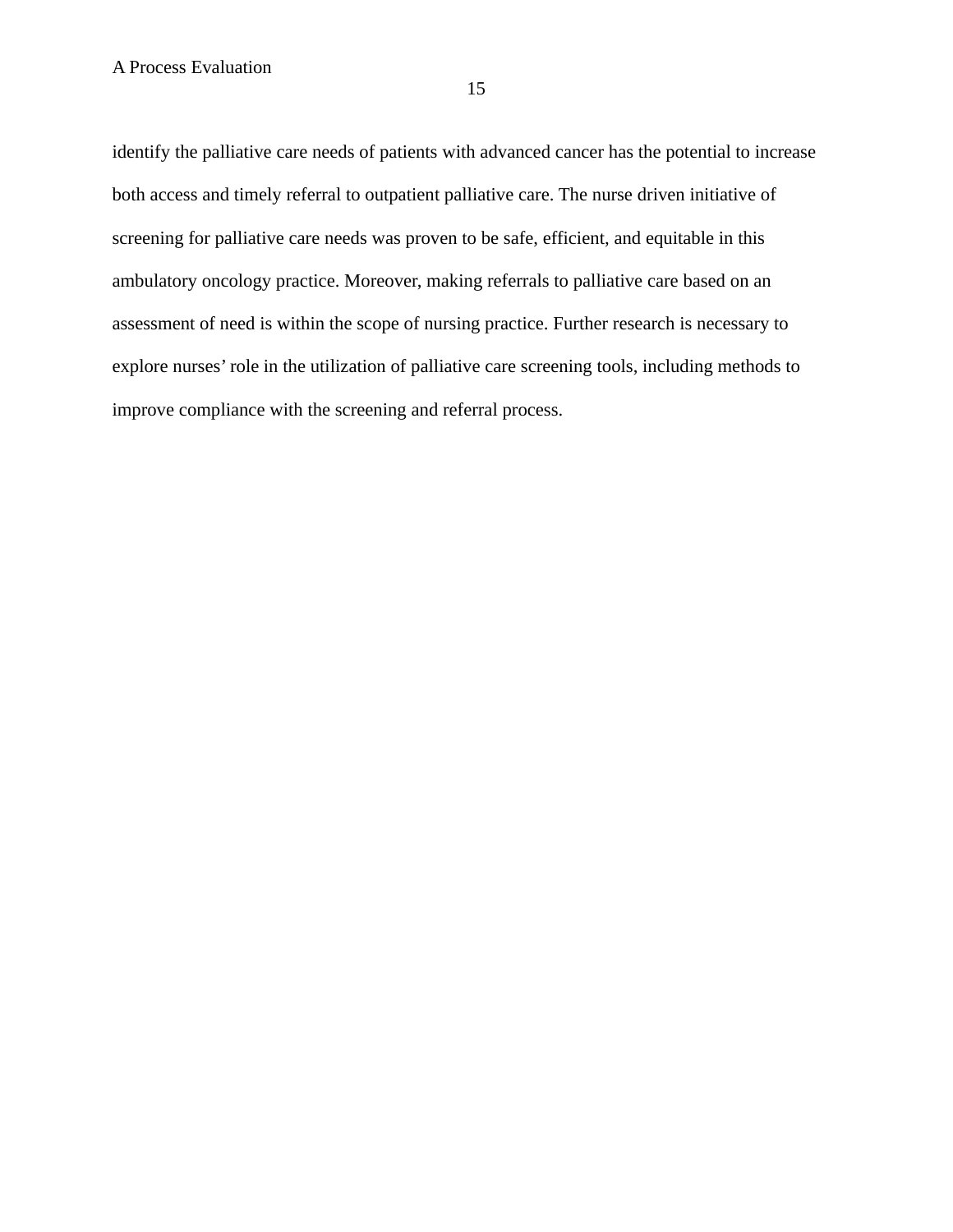## References

- 1. Temel J, Greer J, Muzikansky A, et al. Early palliative care for patients with metastatic non-small cell lung cancer. *N Engl J Med*. 2010;363(8):733-742. doi: 10.1056/NEJMoa1000678
- 2. Yoong J, Park E, Greer J, et al. Early palliative care in advanced lung cancer. *J Am Med Assoc.* 2013;(4):283-290. doi: 10.1001/jamainternmed.2013.1874
- 3. Ferrell B, Temel J, Temin S, et al. Integration of palliative care into standard oncology care: American society of clinical oncology clinical practice guideline update. *J Clin Oncol.* 2016;34:1-17. Doi: 10.1200/JCo.2016.70.1474
- 4. Ferrell B, Sun V, Hurria A, et al. Interdisciplinary palliative care for patients with lung cancer. *J Pain Symptom Manage.* 2015;50(6):758-767. Doi: 10.1016/j.painsymman.2015.07
- 5. Zimmerman C, Swami N, Krzyzanowska M, et al. Early palliative care for patients with advanced cancer: A cluster-randomized controlled trial. *Lancet.* 2014;383:1721-1730. Doi: 10.1016/so140-6736(13)62416-2
- 6. Iyer S, Roughley A, Rider A, Taylor-Stokes G. (2014). The symptom burden of non-small cell lung cancer in the USA: A real-world cross-sectional study. *Support Care Cancer.*  2014;22:181-187. doi: 10.1007/s00520-013-1959-4
- 7. American Cancer Society. Facts & Figures 2016. Retrieved from: [www.cancer.org/cancer/pancreaticcancer/detailedguide/pancreatic-cancer-survivalrates](http://www.cancer.org/cancer/pancreaticcancer/detailedguide/pancreatic-cancer-survivalrates)
- 8. Pirl W, Greer J, Traeger L, et al. Depression and survival in metastatic non-small cell lung cancer: Effects of early palliative care. *J Clin Oncol.* 2012;30:1310-1315. Doi: 10.1200JCO.2011.38.3166
- 9. Pinquart M, Duberstein P. Depression and cancer mortality: A meta-analysis. *Psychol Med.* 2010;*40*:1797-1810. doi: 10.1017/S0033291709992285
- 10. Dionne-Odom J, Azuero A, Lyons K, et al. Benefits of early versus delayed palliative care to informal family caregivers of patients with advanced cancer: Outcomes from the ENABLE III randomized controlled trial. *J Clin Oncol.* 2015;33:1446-1452. Doi: 10.1200/JCO.2014.58.7824
- 11. Dyar S, Lesperance M, Shannon R, Sloan J, Colon-Otero G. A nurse practitioner directed intervention improves quality of life of patients with metastatic cancer: Results of a randomized pilot study. *J Palliat Med.* 2012;15(8):890-895. Doi: 10.1089/jpm.2012.0014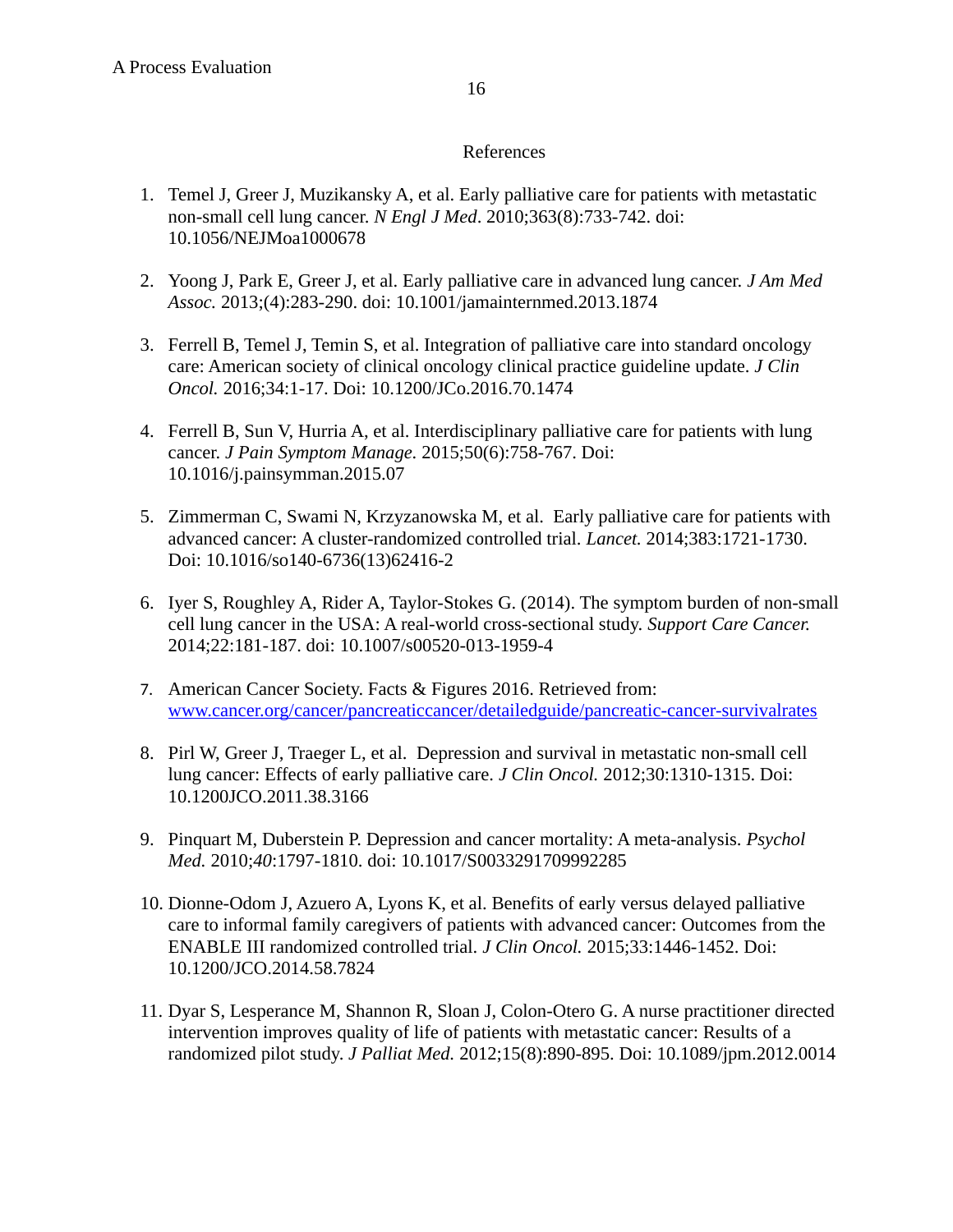- 12. Greer J, Pirl W, Jackson,J, et al. Effect of early palliative care on chemotherapy use and end-of-life care in patients with metastatic non-small cell lung cancer. *J Clin Oncol*. 2012;30:394-400. Doi: 10.1200JCO.2011.35.7996
- 13. Jacobsen J, Jackson V, Dahlin C, et al. Components of early outpatient palliative care consultation in patients with metatic non-small cell lung cancer. *J Palliat Med.*  2011;14(4):459-464. Doi: 10.1089/jpm.2010.0382
- 14. Temel J, Greer J, El-Jawahri A, et al. Effects of early integrated palliative care in patients with lung and gi cancer: A randomized clinical trial. *J Clin Oncol—*published online before print December 28, 2016. Doi: 10.1200/jco.2016.70.5046
- 15. Cassel J, Kerr K, Kalman N, Smith, T. The business case for palliative care: Translating research into program development in the United States. *J P Symptom Manag.*  2015;50:741-749. Doi: 10.1016j.jpainsymman.2015.013
- 16. O'Connor N, Moyer M, Behta M, Casarett D. The impact of inpatient palliative care consultations on 30-day hospital re-admissions. *J Palliat Med.* 2015; *18*(11):956-961
- 17. Smith T, Temin S, Alesi E, et al. American society of clinical oncology provisional clinical opinion: the integration of palliative care into standard oncology care. J Clin Oncol. 2012;10(30):880-887. doi: 10.1200/JCO.201.38.5161
- 18. Bakitas M, Tosteson T, Li A, et al. Early versus delayed initiation of concurrent palliative oncology care: Patient outcomes in the ENABLE III randomized control trial. *J Clin Oncol.* 2015;33:1438-1445. Doi: 10.1200/JCO.2014.58.6362
- 19. Higginson I, Bausewein C, Reilly C, et al. An integrated palliative care and respiratory care service for patients with advanced disease and refractory breathlessness: A randomized controlled trial. *Lancet Respir Med.* 2014;*2:*979-987. Doi: 10.1016/s2213- 2600(14)70226-7
- 20. Glare P, Semple D, Stabler S, Saltz L. Palliative care in the outpatient oncology setting: Evaluation of a practical set of referral criteria. *J Oncol Pract.* 2011; *7*(6):366-370. Doi: 10.1200/jop.2011.00367
- 21. Hui D, Meng Y, Bruera S, et al. Referral criteria for outpatient palliative cancer care: A systemic review. Oncologist. 2016:21:1-7. Doi: 10.1634/theoncologist.2016.0006
- 22. Wantanbe T, Nekolaichuk C, Beaumont C, Johnson L, Myers J, Strassfer F. A multicentre comparison of two numerical versions of the Edmonton Symptom Assessment System in palliative care patients. *J Pain Symptom Manage.* 2011; 41:456-468
- 23. Bruera E, Kuehn N, Miller MJ, Selmser P, Macmillan K. The Edmonton Symptom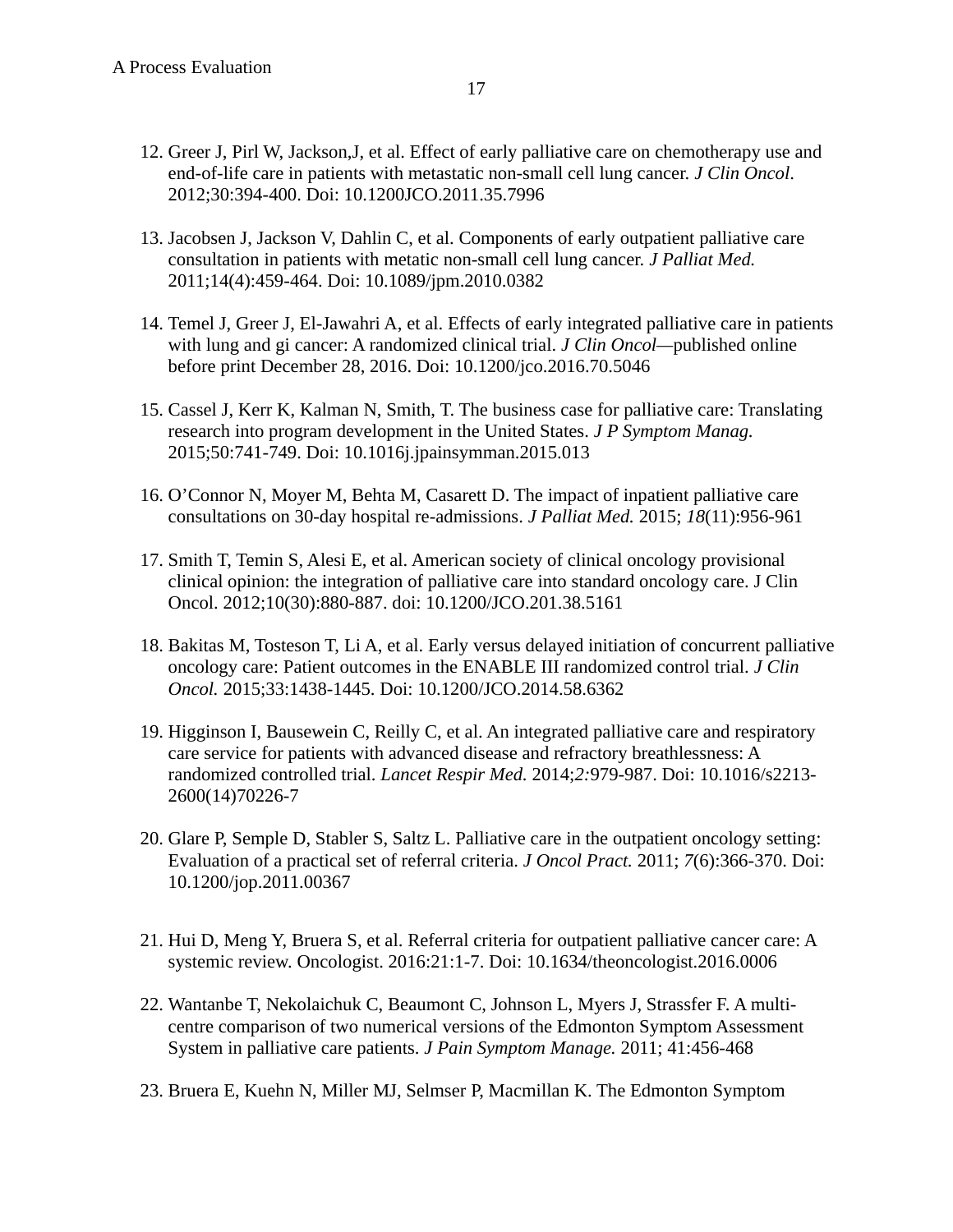Assessment System (ESAS): a simple method for the assessment of palliative care patients. *J Palliat Care.* 1991; 7:6-9.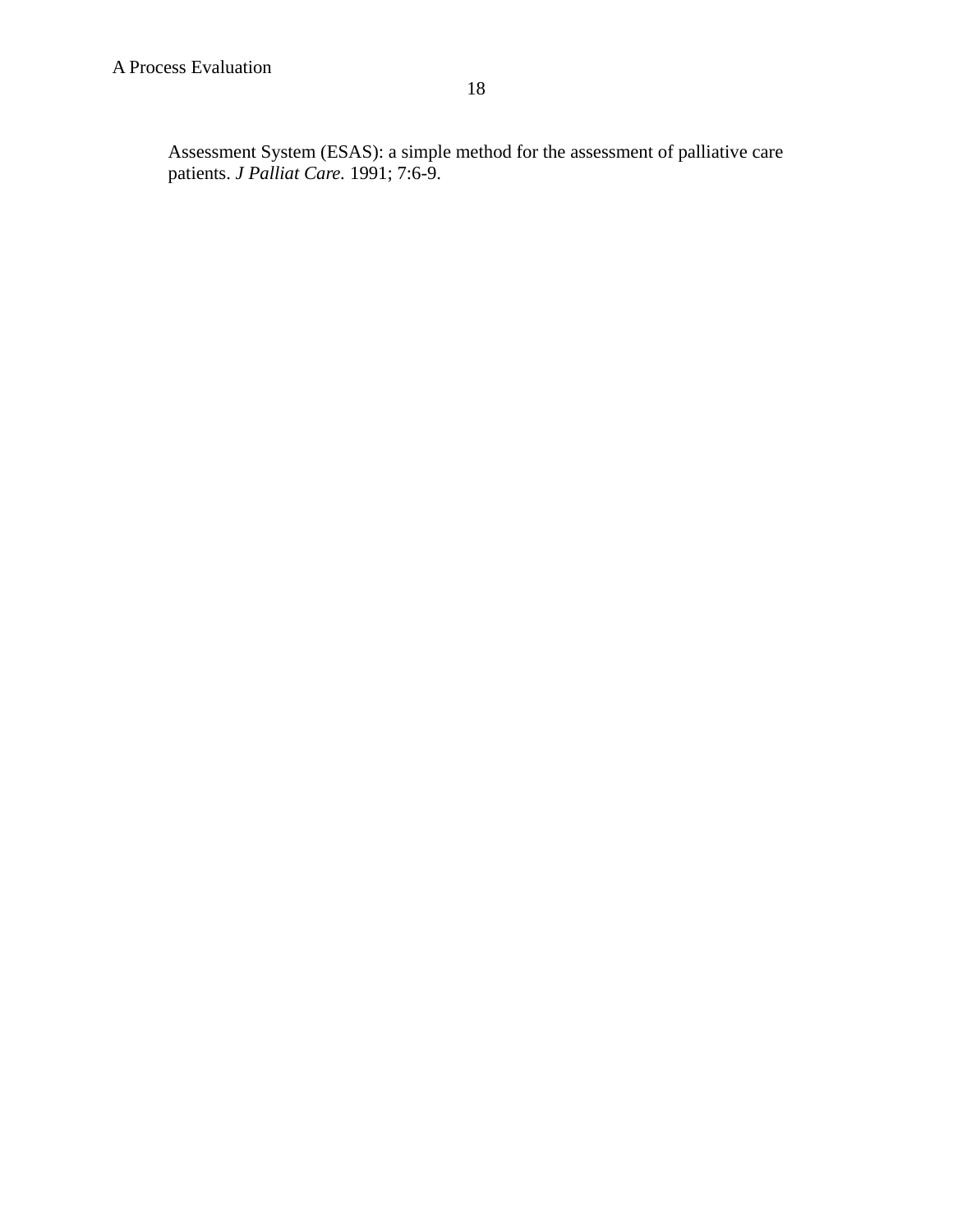## **Appendix A**

Five-Item Palliative Care Screening Tool

| <b>Screening Items</b>                                                              | Points       |
|-------------------------------------------------------------------------------------|--------------|
| 1. Presence of metastatic or locally advanced cancer                                | 2            |
| 2. Functional status score, according to ECOG performance status                    | $0 - 4$      |
| Presence of one or more serious complications of advanced care usually<br>3.        | 1            |
| Associated with a prognosis of <12 months (eg, brain metastases, hypercalcemia,     |              |
| delirium, spinal cord compression, cachexia)                                        |              |
| Presence of one or more serious comorbid diseases also associated with a poor<br>4. | $\mathbf{1}$ |
| Prognosis (eg, moderate-severe COPD or CHF, dementia, AIDS, end stage renal         |              |
| Failure, end stage liver cirrhosis                                                  |              |
| Presence of palliative care problems<br>5.                                          |              |
| •Symptoms uncontrolled by standard approaches                                       | $\mathbf{1}$ |
| •Moderate to severe distress in patient in family, related to caner                 | $\mathbf{1}$ |
| Diagnosis or therapy                                                                |              |
| •Patient/family concerns about course of disease and decision making                | $\mathbf{1}$ |
| •Patient/family requests palliative care consult                                    | $\mathbf{1}$ |
| •Team needs assistant with complex decision making or determining                   | $\mathbf{1}$ |
| Goals of care                                                                       |              |
|                                                                                     |              |

Total 0-13

Abbreviations: CHF, congestive heart failure; COPD, chronic obstructive pulmonary disease; ECOG, Eastern Cooperative Oncology Group

(Glare, P., Semple, D., Stabler, S., & Saltz, L. 2011)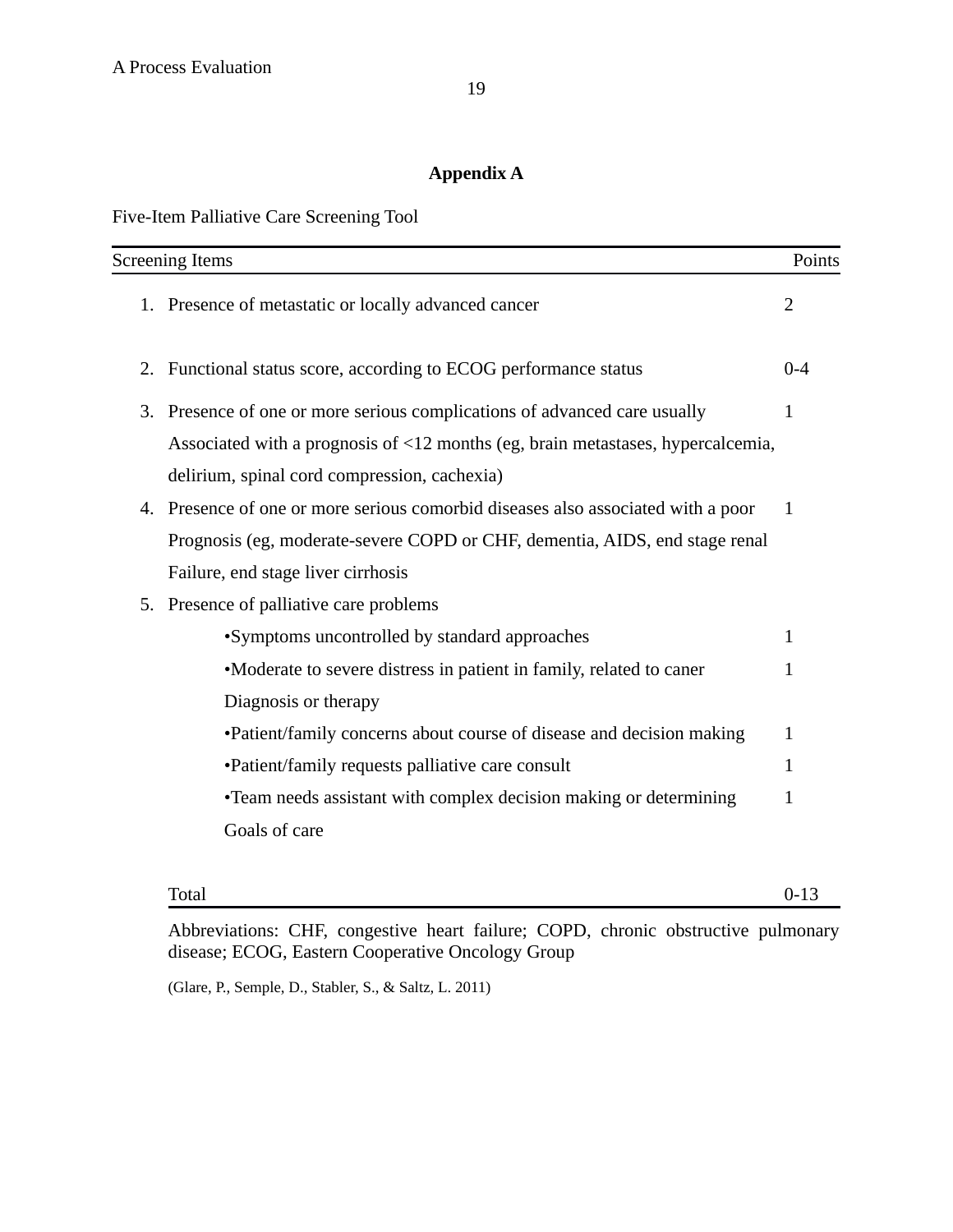## **Appendix B**

| <b>Edmonton Symptom Assessment System Revised:</b>                                                                                                                                                                                                                                                                                                                                                                                                                  |                  |              |                |   |                |   |   |                |   |   |    |                                  |
|---------------------------------------------------------------------------------------------------------------------------------------------------------------------------------------------------------------------------------------------------------------------------------------------------------------------------------------------------------------------------------------------------------------------------------------------------------------------|------------------|--------------|----------------|---|----------------|---|---|----------------|---|---|----|----------------------------------|
| Please circle the number that best describes how you feel Now:                                                                                                                                                                                                                                                                                                                                                                                                      |                  |              |                |   |                |   |   |                |   |   |    |                                  |
| No Pain                                                                                                                                                                                                                                                                                                                                                                                                                                                             | $\boldsymbol{0}$ | $\mathbf{1}$ | $\overline{2}$ | 3 | $\overline{4}$ | 5 | 6 | 7              | 8 | 9 | 10 | <b>Worst Possible Pain</b>       |
| No Tiredness                                                                                                                                                                                                                                                                                                                                                                                                                                                        | $\overline{0}$   | $\mathbf{1}$ | 2              | 3 | $\overline{4}$ | 5 | 6 | 7              | 8 | 9 | 10 | <b>Worst Possible Tiredness</b>  |
| No Drowsiness                                                                                                                                                                                                                                                                                                                                                                                                                                                       | $\overline{0}$   | $\mathbf{1}$ | $\overline{2}$ | 3 | $\overline{4}$ | 5 | 6 | $\overline{7}$ | 8 | 9 | 10 | <b>Worst Possible Drowsiness</b> |
| No Nausea                                                                                                                                                                                                                                                                                                                                                                                                                                                           | $\overline{0}$   | $\mathbf{1}$ | $\overline{2}$ | 3 | $\overline{4}$ | 5 | 6 | $\overline{7}$ | 8 | 9 | 10 | <b>Worst Possible Nausea</b>     |
| No Lack of                                                                                                                                                                                                                                                                                                                                                                                                                                                          |                  |              |                |   |                |   |   |                |   |   |    | <b>Worst Possible</b>            |
| Appetite                                                                                                                                                                                                                                                                                                                                                                                                                                                            | $\theta$         | 1            | 2              | 3 | $\overline{4}$ | 5 | 6 | 7              | 8 | 9 | 10 | Lack of Appetite                 |
| No Shortness                                                                                                                                                                                                                                                                                                                                                                                                                                                        |                  |              |                |   |                |   |   |                |   |   |    | <b>Worst Possible</b>            |
| Of Breath                                                                                                                                                                                                                                                                                                                                                                                                                                                           | $\overline{0}$   | $\mathbf{1}$ | $\overline{2}$ | 3 | $\overline{4}$ | 5 | 6 | 7              | 8 | 9 | 10 | <b>Shortness of Breath</b>       |
| No Depression<br>Depression                                                                                                                                                                                                                                                                                                                                                                                                                                         | $\overline{0}$   | $\mathbf{1}$ | $\overline{2}$ | 3 | $\overline{4}$ | 5 | 6 | $\overline{7}$ | 8 | 9 | 10 | <b>Worst Possible</b>            |
| No Anxiety                                                                                                                                                                                                                                                                                                                                                                                                                                                          | $\mathbf{0}$     | $\mathbf{1}$ | $\overline{2}$ | 3 | $\overline{4}$ | 5 | 6 | $\overline{7}$ | 8 | 9 | 10 | <b>Worst Possible Anxiety</b>    |
| <b>Best Wellbeing</b>                                                                                                                                                                                                                                                                                                                                                                                                                                               | $\boldsymbol{0}$ | $\mathbf{1}$ | $\overline{2}$ | 3 | $\overline{4}$ | 5 | 6 | 7              | 8 | 9 | 10 | <b>Worst Possible Well Being</b> |
| * Bruera E, Kuehn N, Miller MJ, Selmser P, Macmillan K. The Edmonton Symptom Assessment System (ESAS): a simple<br>method of the assessment of palliative care patients. Journal of Palliative Care 1991; 7:6-9.<br>* Wantanbe T, Nekolaichuk C, Beaumont C, Johnson L, Myers J, Strassfer F. A multi-centre comparison of two numerical<br>versions of the Edmonton Symptom Assessment System in palliative care patients. J Pain Symptom Manage. 2011: 41:456-468 |                  |              |                |   |                |   |   |                |   |   |    |                                  |

versions of the Edmonton Symptom Assessment System in palliative care patients. J Pain Symptom Manage. 2011; 41:456-468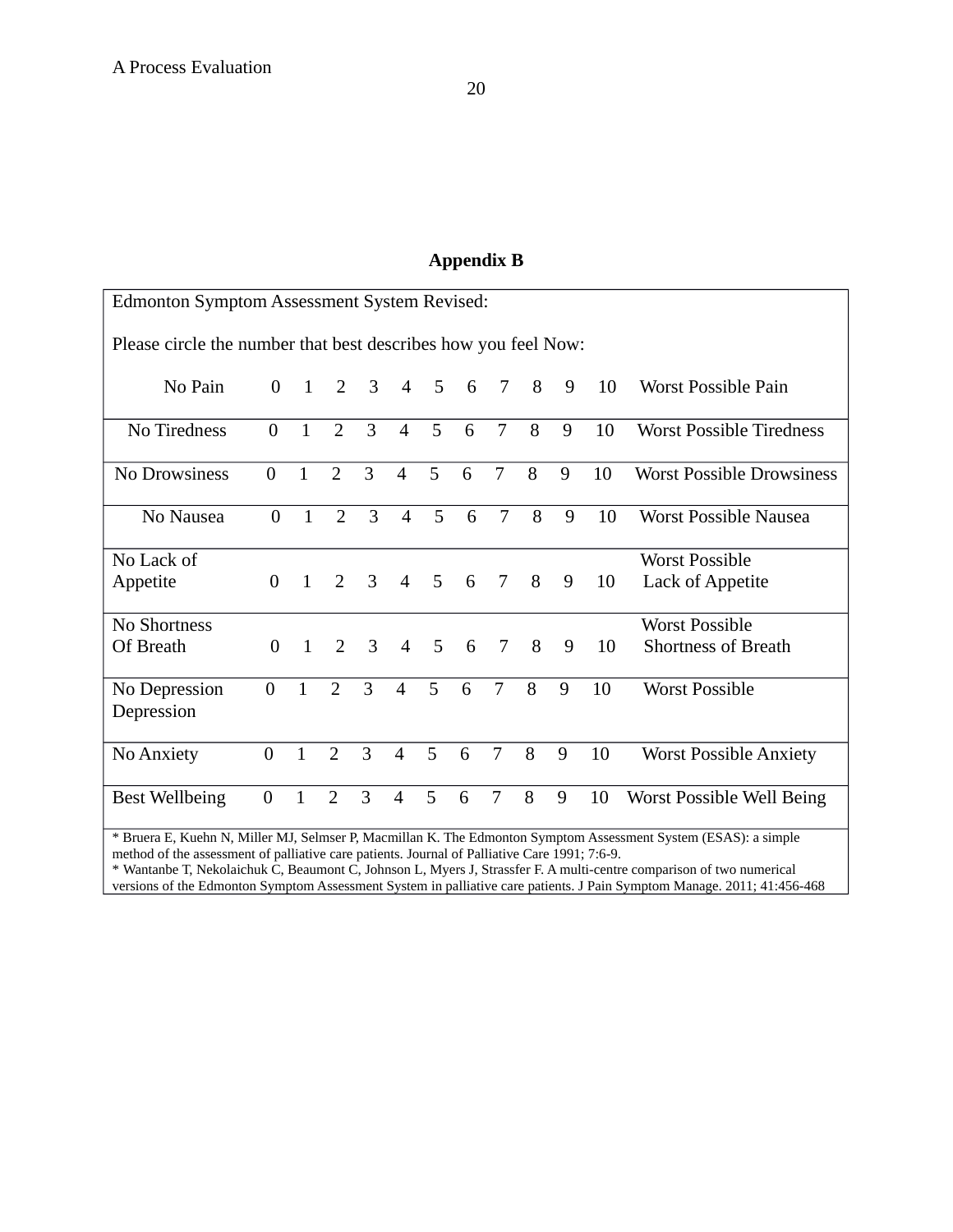## **Appendix C**

Meridian Care Journey Patient Satisfaction Survey

| 1. The Palliative Care Provider was respectful and professional                                               |                                                                       |                                                                        |       |                       |  |  |  |  |
|---------------------------------------------------------------------------------------------------------------|-----------------------------------------------------------------------|------------------------------------------------------------------------|-------|-----------------------|--|--|--|--|
| <b>Strongly Disagree</b>                                                                                      | <b>Disagree</b>                                                       | <b>Somewhat Agree</b>                                                  | Agree | <b>Strongly Agree</b> |  |  |  |  |
|                                                                                                               |                                                                       |                                                                        |       |                       |  |  |  |  |
|                                                                                                               |                                                                       | 2. I was able to talk about my goals and preference for my future care |       |                       |  |  |  |  |
| <b>Strongly Disagree</b>                                                                                      | <b>Disagree</b>                                                       | <b>Somewhat Agree</b>                                                  | Agree | <b>Strongly Agree</b> |  |  |  |  |
|                                                                                                               |                                                                       |                                                                        |       |                       |  |  |  |  |
|                                                                                                               | 3. The Palliative Care Provider helped me feel more comfortable (i.e. |                                                                        |       |                       |  |  |  |  |
|                                                                                                               | decrease pain, improve nausea                                         |                                                                        |       |                       |  |  |  |  |
| <b>Strongly Disagree</b>                                                                                      | <b>Disagree</b>                                                       | <b>Somewhat Agree</b>                                                  | Agree | <b>Strongly Agree</b> |  |  |  |  |
|                                                                                                               |                                                                       |                                                                        |       |                       |  |  |  |  |
| 4. The Palliative Care Provider helped me coordinate my care                                                  |                                                                       |                                                                        |       |                       |  |  |  |  |
| <b>Strongly Disagree</b>                                                                                      | <b>Disagree</b>                                                       | <b>Somewhat Agree</b>                                                  | Agree | <b>Strongly Agree</b> |  |  |  |  |
|                                                                                                               |                                                                       |                                                                        |       |                       |  |  |  |  |
| 5. I am satisfied with the care provided by the Palliative Care Provider                                      |                                                                       |                                                                        |       |                       |  |  |  |  |
| <b>Strongly Disagree</b>                                                                                      | <b>Disagree</b>                                                       | <b>Somewhat Agree</b>                                                  | Agree | <b>Strongly Agree</b> |  |  |  |  |
| * <sup>a</sup> Adapted with permission from Meridian care journey patient satisfaction survey. Retrieved from |                                                                       |                                                                        |       |                       |  |  |  |  |
| https://www.capc.org                                                                                          |                                                                       |                                                                        |       |                       |  |  |  |  |
|                                                                                                               |                                                                       |                                                                        |       |                       |  |  |  |  |

| <b>Table 1.</b> Edmonton Symptom Assessment Scale <sup>a,b</sup><br><b>Wilcoxon Signed Rank Test</b> |                        |                         |                             |  |  |  |
|------------------------------------------------------------------------------------------------------|------------------------|-------------------------|-----------------------------|--|--|--|
| Symptom                                                                                              | Pre<br>Palliative Care | Post<br>Palliative Care | Median<br><b>Difference</b> |  |  |  |
|                                                                                                      | $(N=18)$               | $(N=18)$                |                             |  |  |  |
| Pain                                                                                                 |                        | 1.5                     | 1*                          |  |  |  |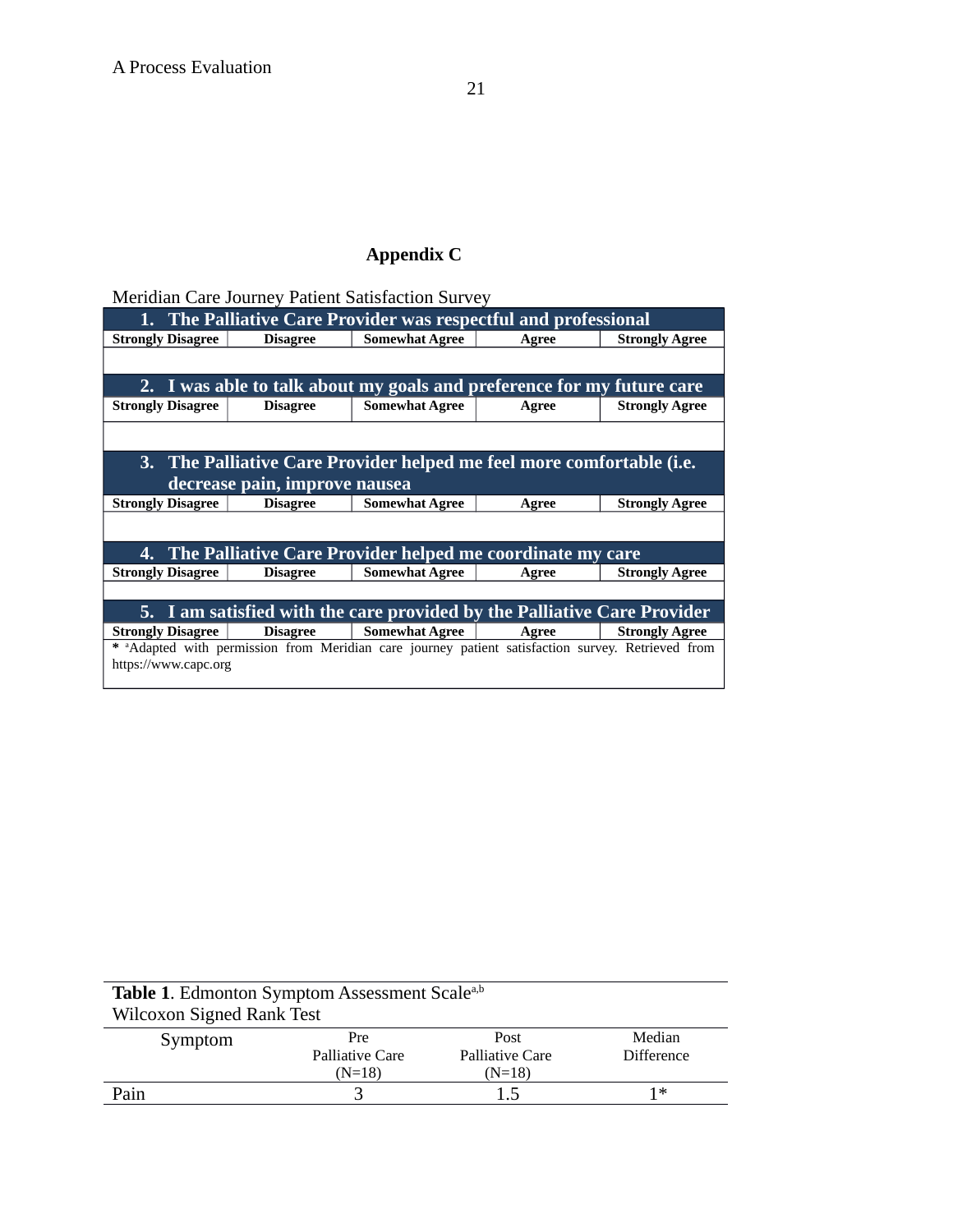| Tiredness                  |  | つ*      |
|----------------------------|--|---------|
| Drowsiness                 |  |         |
| Nausea                     |  |         |
| Appetite                   |  | $1.5^*$ |
| <b>Shortness of Breath</b> |  |         |
| Depression                 |  | フ*      |
| Anxiety                    |  | フォ      |
| Well-Being                 |  | つ*      |
| $\sim$                     |  |         |

 $*p<.01$ 

<sup>a</sup>Edmonton Symptom Assessment Scale adapted from Bruera E, Kuehn N, Miller MJ, Selmser P, Macmillan K. Journal of Palliative Care 1991; 7:6-9.

<sup>b</sup>The Edmonton Symptom Assessment System (ESAS) is a simple method of the assessment of palliative care patients. The scale rates severity of symptoms at the time of assessment numerically from 0 (absences of symptoms) to 10 (worst possible severity).

| <b>Table 2.</b> Summary Scores: Palliative Care Patient Satisfaction Survey <sup>a</sup> ( $N=20$ ) |                 |                |       |                       |  |  |  |
|-----------------------------------------------------------------------------------------------------|-----------------|----------------|-------|-----------------------|--|--|--|
| 1. The Palliative Care Provider was respectful and professional                                     |                 |                |       |                       |  |  |  |
| <b>Strongly Disagree</b>                                                                            | <b>Disagree</b> | Somewhat Agree | Agree | <b>Strongly Agree</b> |  |  |  |
| $0\%$                                                                                               | $0\%$           | $0\%$          | $0\%$ | 100%                  |  |  |  |
| 2. I was able to talk about my goals and preference for my future care                              |                 |                |       |                       |  |  |  |
| <b>Strongly Disagree</b>                                                                            | <b>Disagree</b> | Somewhat Agree | Agree | <b>Strongly Agree</b> |  |  |  |
| $0\%$                                                                                               | $0\%$           | $0\%$          | $0\%$ | 100%                  |  |  |  |
| 3. The Palliative Care Provider helped me feel more comfortable (i.e.                               |                 |                |       |                       |  |  |  |
| decrease pain, improve nausea                                                                       |                 |                |       |                       |  |  |  |
| <b>Strongly Disagree</b>                                                                            | <b>Disagree</b> | Somewhat Agree | Agree | <b>Strongly Agree</b> |  |  |  |